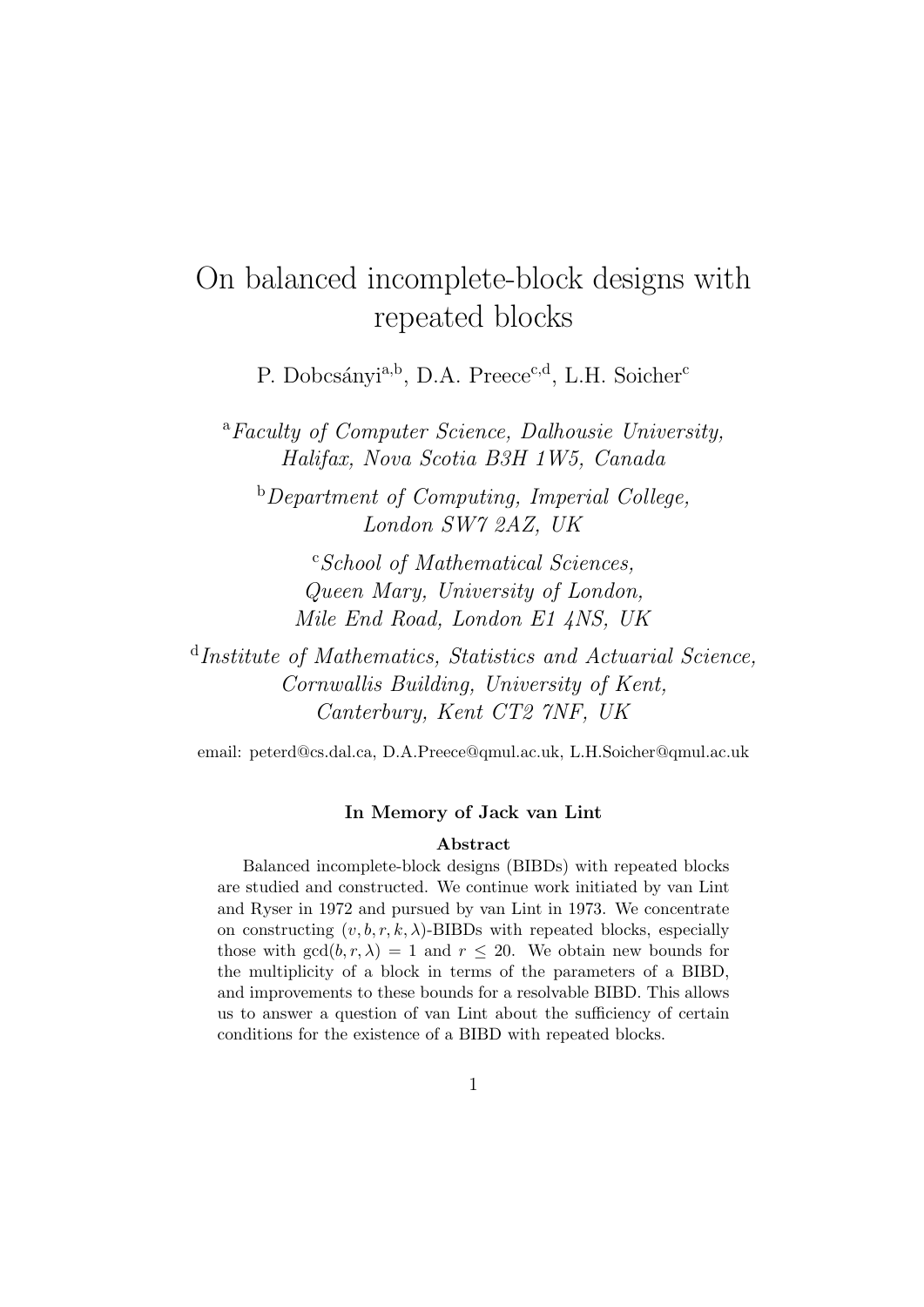# 1 Introduction

A balanced incomplete-block design (BIBD) with parameters  $(v, b, r, k, \lambda)$ may or may not have repeated blocks. We believe that the first published BIBDs with repeated blocks were those in series  $\beta_1$  and series  $\beta_2$  of Bose [3], but that paper was overlooked for some decades. To our knowledge, there has not been much study of necessary or sufficient conditions for the existence of a BIBD with repeated blocks and given parameters, nor on bounds for the multiplicity of a block in such a BIBD. For a  $(v, b, r, k, \lambda)$ -BIBD with m the maximum multiplicity of a block, Mann [23] proved in 1969 that  $m \leq b/v$ . In 1972, van Lint and Ryser [20] proved that in addition, if  $m = b/v$ , then m divides  $gcd(b, r, \lambda)$ . They also gave constructions for BIBDs with repeated blocks, usually with  $gcd(b, r, \lambda) > 1$ . In 1973, van Lint [19] considered tuples  $(v, b, r, k, \lambda)$  of positive integers satisfying  $2 \leq k \leq v/2$ ,  $\lambda(v-1) = r(k-1)$ ,  $vr = bk, \lambda > 1$ ,  $gcd(b, r, \lambda) = 1$  and  $b > 2v$ , and asked whether for each such tuple  $(v, b, r, k, \lambda)$  there exists a BIBD with repeated blocks. He showed that this is indeed the case when  $k \leq 4$ , except possibly when  $(v, k, \lambda)$ (45, 4, 3) (for which we give an example with repeated blocks in section 4.1). Additionally in [19], van Lint tabulated all tuples  $(v, b, r, k, \lambda)$  satisfying his conditions with  $v \leq 22$ , and for many of these tuples constructed BIBDs with repeated blocks. In 1986, Rosa and Hoffman [31] completely determined, for each v for which there exists a  $(v, b, r, 3, 2)$ -BIBD, the set of numbers n for which there is such a BIBD with exactly n repeated blocks (see also [30]).

Recently, the present authors made an extensive catalogue of BIBDs with repeated blocks, with  $gcd(b, r, \lambda) = 1$  and  $r \le 20$ . Many new BIBDs were found, and all gaps in van Lint's table when  $r \leq 20$  have now been filled with examples of BIBDs with repeated blocks. In this paper, we give some constructions for BIBDs with repeated blocks and we present a summary of results from our catalogue.

We also prove that if D is a  $(v, b, r, k, \lambda)$ -BIBD and m is the multiplicity of a block of  $D$ , then, for every integer  $y$ ,

$$
m(k - y)(k - y - 1) \le (y + 1)yb - 2ykr + k(k - 1)\lambda,
$$

and if D is resolvable then

$$
m((y+1) yv/k - 2yk + k(k-1)) \le (y+1)yb - 2ykr + k(k-1)\lambda.
$$

This allows us to answer van Lint's question in the negative: for example, applying the first bound with  $y = 1$  shows that there is no BIBD with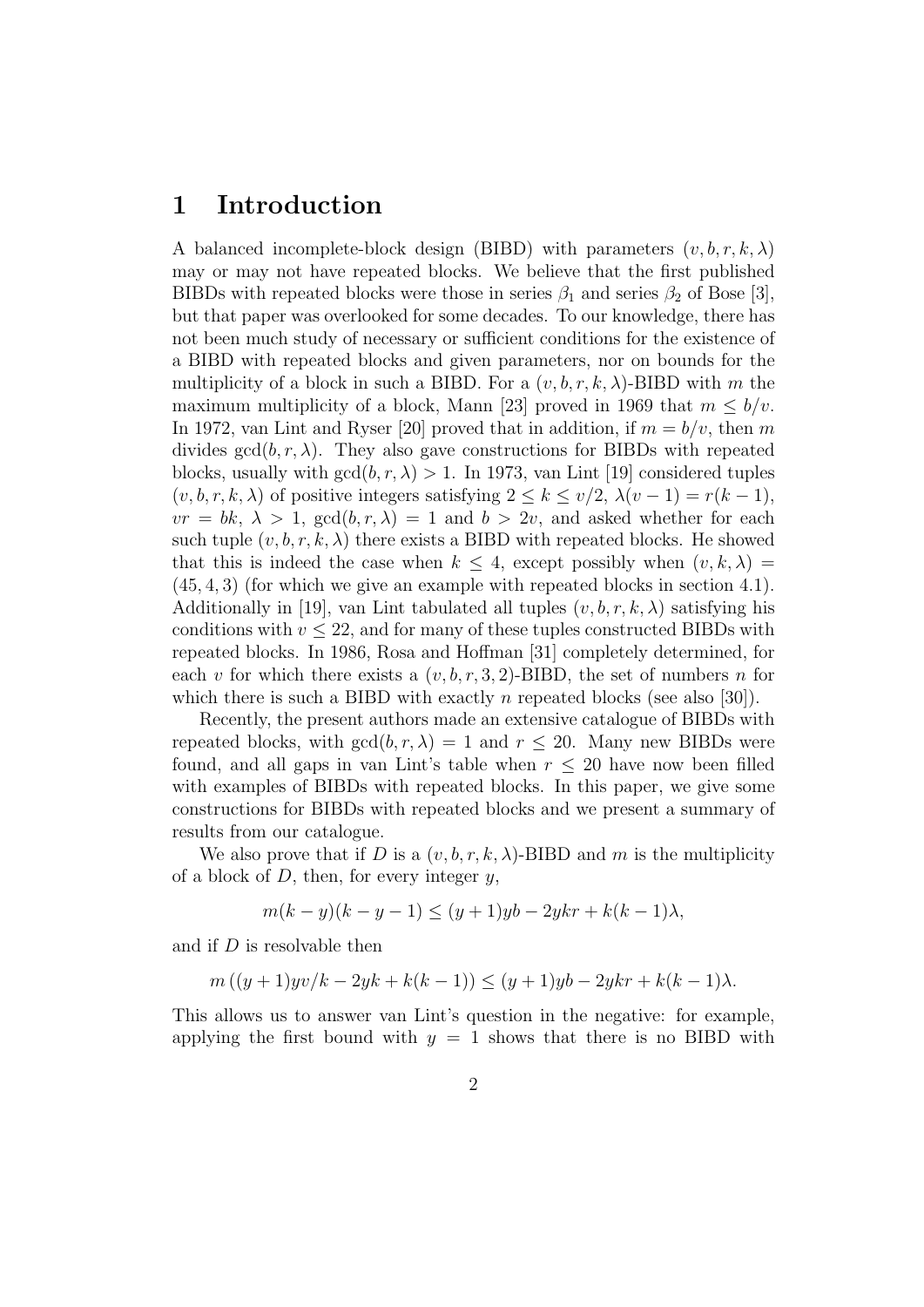repeated blocks and parameters  $(35, 85, 17, 7, 3)$  (although there does exist a BIBD with these parameters  $[8, p.17]$ ). At present,  $(31, 93, 15, 5, 2)$  is the only parameter tuple in our catalogue for which the existence of a BIBD with repeated blocks is unsettled.

# 2 Definitions

We now define the key concepts used in this paper.

A block design is an ordered pair  $(V, \mathcal{B})$ , such that V is a finite non-empty set, whose elements are called *points*, and  $\beta$  is a finite non-empty multiset of nonempty subsets of V called *blocks*. It is important to note that  $\beta$  is a multiset, and we treat  $\beta$  as a list of the blocks, where repeats count, but order does not matter. The *multiplicity* of a block in  $\beta$  is the number of times it occurs in this list. (We remark, however, that as the blocks are sets, statisticians would call our block designs binary block designs (see [5]).) If each block has multiplicity 1 then we say the block design is  $simple$  [8]; otherwise we say that it has repeated blocks or is non-simple. A block design with repeated blocks has *multiplicity pattern*  $a^i b^j \cdots$  if it has exactly a blocks with multiplicity i, exactly b blocks with multiplicity j, etc., and all other blocks have multiplicity 1. A resolution of a block design is a partition of its block multiset into submultisets called parallel classes, each of which forms a partition of the point-set.

Two block designs  $D_1 = (V_1, \mathcal{B}_1)$  and  $D_2 = (V_2, \mathcal{B}_2)$  are *isomorphic* if there is a bijection  $\phi: V_1 \to V_2$  such that  $\phi$  transforms  $\mathcal{B}_1$  into  $\mathcal{B}_2$  (*i.e.* when  $\phi$  is applied to each element of each block in the list  $\mathcal{B}_1$ , we obtain the list  $\mathcal{B}_2$  in some order). An *automorphism* of a block design D is an isomorphism from  $D$  to  $D$ . Thus, an automorphism of  $D$  is a permutation of the points of  $D$  which sends each block of  $D$  with multiplicity  $m$  to a block of  $D$  also with multiplicity m. The set of all automorphisms of  $D$  forms a group, the *automorphism group* Aut(D) of D. A block design D is cyclic if it has an automorphism which permutes all the points in a single cycle, and  $D$  is 1rotational if it has an automorphism which fixes one point and permutes all the other points in a single cycle.

For t a non-negative integer and K a set of positive integers, a t-wise balanced design, or  $t$ - $(v, K, \lambda)$  design, is a block design  $(V, \mathcal{B})$ , with  $v = |V|$ t, such that each block has size in  $K$  and each t-subset of  $V$  is contained in a constant number  $\lambda > 0$  of blocks. If D is a  $t-(v, K, \lambda)$  design in which all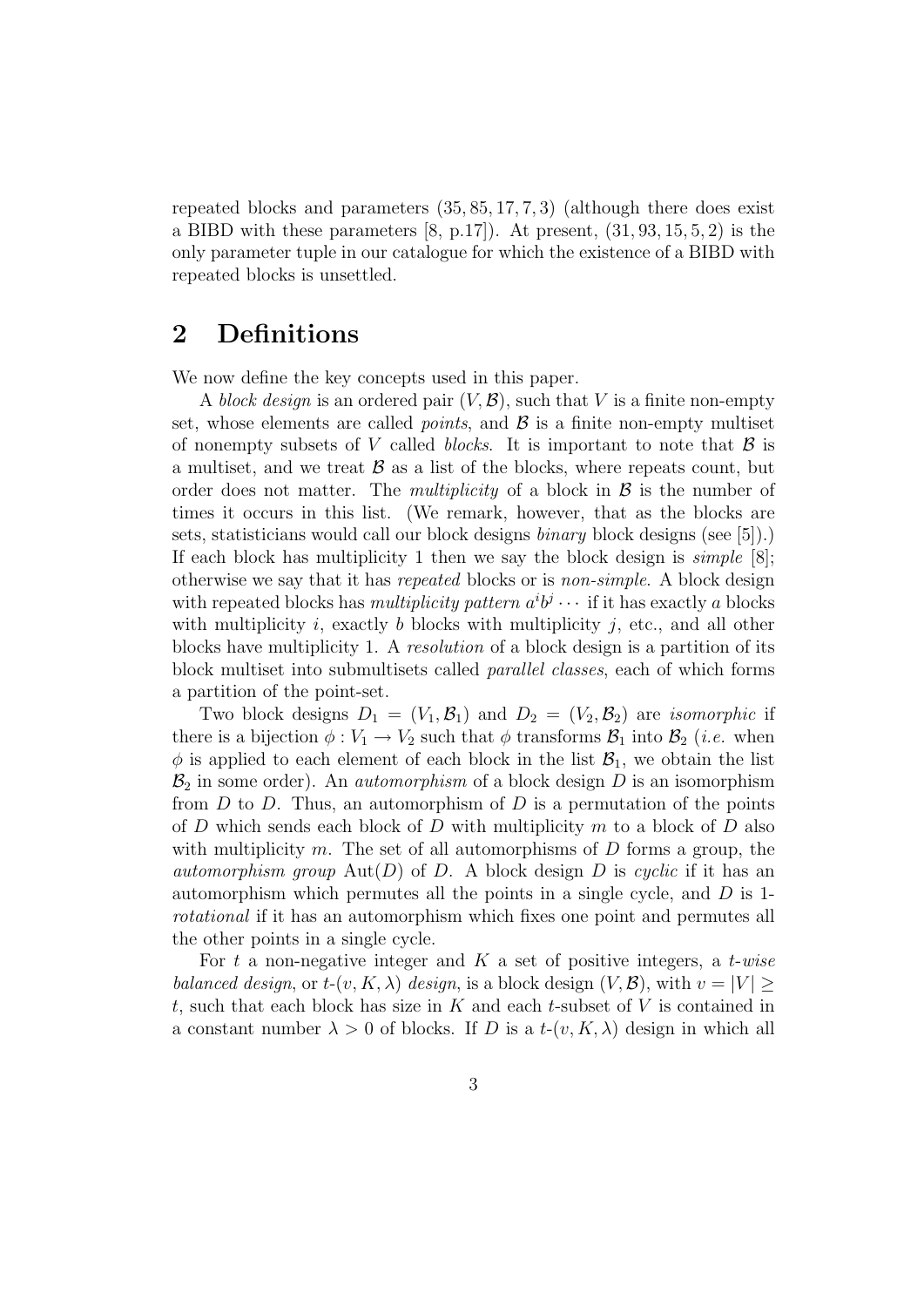blocks have constant size k, then D is a t-design, or a t- $(v, k, \lambda)$  design.

The  $t-(v, k, \lambda)$  designs with  $t = 2$  and  $k < v$  are of great importance to both statisticians and combinatorialists and are called balanced incompleteblock designs or BIBDs. In a 2- $(v, k, \lambda)$  design, each point is in exactly  $r := \lambda(v-1)/(k-1)$  blocks, and there are exactly  $b := v r / k$  blocks (counting repeats). It is customary (when  $k < v$ ) to say that such a design has parameters  $(v, b, r, k, \lambda)$ , or is a  $(v, b, r, k, \lambda)$ -BIBD.

# 3 Bounding the multiplicity of a block

A celebrated theorem states that there exist simple non-trivial t-designs for all  $t \geq 0$  [34]. (Here, *non-trivial* means that the block (multi)set does not consist of all k-subsets of the point-set). However, there has not been much study of necessary or sufficient conditions for the existence of a t-design with repeated blocks and given parameters, or bounds on the multiplicity of a block in such a design.

For a  $(v, b, r, k, \lambda)$ -BIBD with m the maximum multiplicity of a block, Mann [23] proves that  $m \leq b/v$ , and van Lint and Ryser [20] prove that in addition, if  $m = b/v$ , then m divides  $gcd(b, r, \lambda)$ . In particular, if a  $(v, b, r, k, \lambda)$ -BIBD has repeated blocks, then  $b \geq 2v$  and if  $b = 2v$  then  $gcd(b, r, \lambda)$  is even.

In [19], van Lint considers *primitive repetition designs* or PRDs, which are  $(v, b, r, k, \lambda)$ -BIBDs with repeated blocks and  $gcd(b, r, \lambda) = 1$ . Without loss of generality, we may assume that a PRD has  $k \leq v/2$ . This is because there is no PRD with  $k = v - 1$ , and a BIBD with  $v/2 < k < v - 1$  is a PRD if and only if its complement design is. Thus, the following conditions hold on the parameters of a PRD:

$$
2 \le k \le v/2, \gcd(b, r, \lambda) = 1, \ \lambda(v - 1) = r(k - 1), \ vr = bk, \ \lambda > 1, \ b > 2v.
$$
\n(1)

After listing the tuples  $(v, b, r, k, \lambda)$  of positive integers satisfying (1) (as observed in [19] one need consider only  $3 \leq k \leq v/2 - 1$ , with  $v \leq 22$ , van Lint constructs PRDs for many of these parameter tuples. He then remarks that "A question which naturally comes up is whether for every set of allowable parameters, *i.e.* those satisfying  $[(1)]$ , there is a PRD". We now show that the answer to this question is no for infinitely many parameter tuples. We start by proving a general result.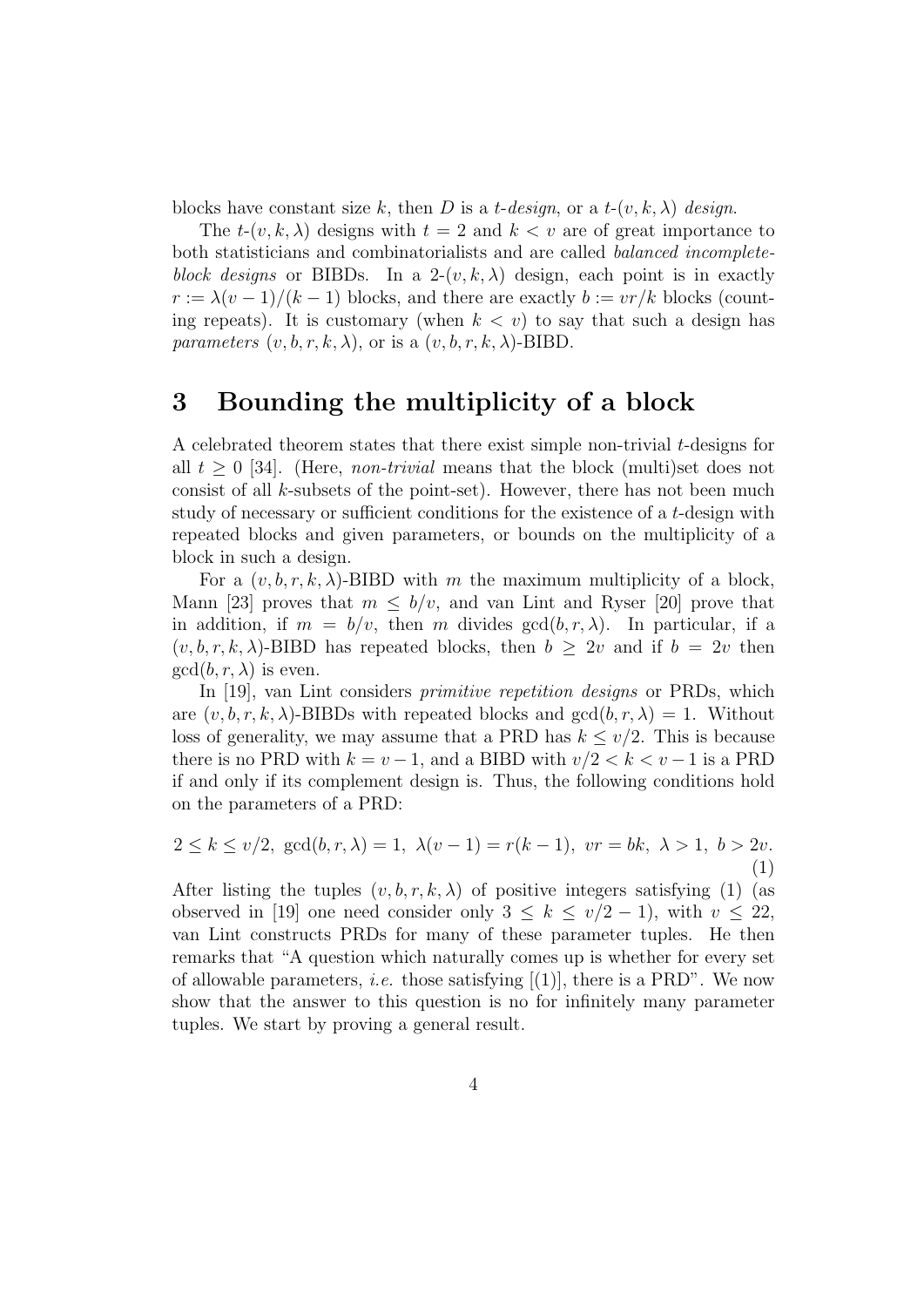**Theorem 3.1** Let  $D = (V, \mathcal{B})$  be a block design with b blocks, let  $B \subseteq V$ , and let  $k = |B| \geq 2$ . Suppose that B is contained in m blocks  $B_1, \ldots, B_m$ , and that there are (at least) d further blocks  $B_{m+1}, \ldots, B_{m+d}$  disjoint from B. Further suppose that each element of B is contained in exactly r blocks and that every 2-subset of B is contained in exactly  $\lambda$  blocks. Then, for every integer y,

$$
m(k - y)(k - y - 1) \le (y + 1)y(b - d) - 2ykr + k(k - 1)\lambda,
$$
 (2)

with equality holding if and only if each block other than  $B_1, \ldots, B_{m+d}$  intersects B in exactly y or  $y + 1$  points.

*Proof.* Let  $x_i$  denote the number of blocks other than  $B_1, \ldots, B_{m+d}$  which intersect B in exactly i points  $(i = 0, \ldots, k)$ . We have

$$
\sum x_i = b - m - d,
$$
  

$$
\sum ix_i = k(r - m),
$$
  

$$
\sum i(i - 1)x_i = k(k - 1)(\lambda - m),
$$

from which we see that, for every integer  $y$ ,

$$
\sum (i-y)(i-y-1)x_i = k(k-1)(\lambda-m) - 2yk(r-m) + (y+1)y(b-m-d).
$$
 (3)

Since the left-hand side of (3) is non-negative, we obtain (2). The inequality (2) is exact if and only if the left-hand side of (3) is zero, which holds if and only if all  $x_i$  are zero, except possibly  $x_y$  or  $x_{y+1}$ .  $\blacksquare$ 

Corollary 3.2 Let D be a  $(v, b, r, k, \lambda)$ -BIBD, and let m be the multiplicity of a block  $B$  of  $D$ . Then, for every integer  $y$ ,

$$
m(k - y)(k - y - 1) \le (y + 1)yb - 2ykr + k(k - 1)\lambda,
$$
 (4)

with equality holding if and only if each block other than a copy of B intersects B in exactly y or  $y + 1$  points.

*Proof.* Apply Theorem 3.1 with  $d = 0$ .

Е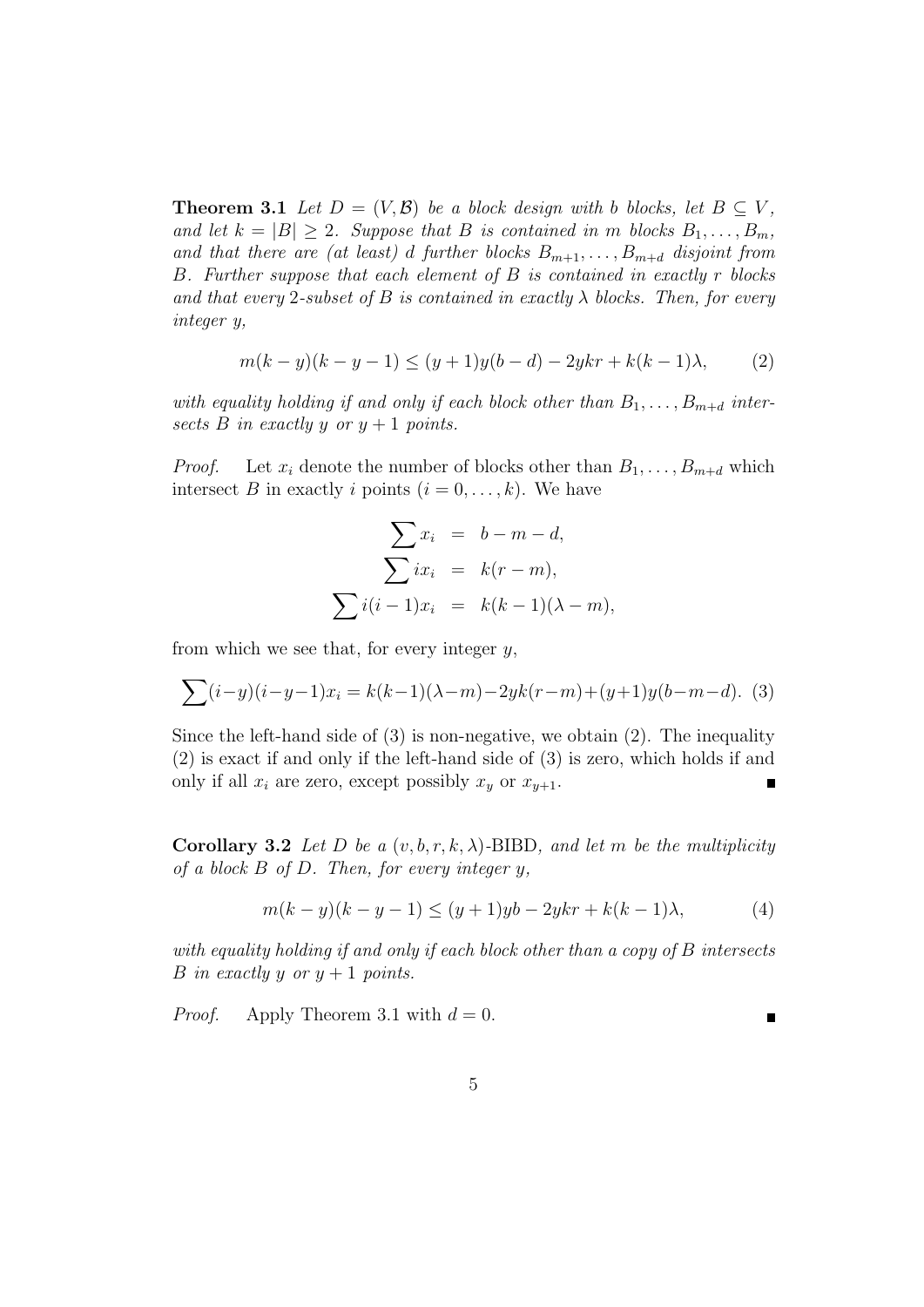**Corollary 3.3** Let D be a resolvable  $(v, b, r, k, \lambda)$ -BIBD, and let m be the multiplicity of a block  $B$  of  $D$ . Then, for every integer  $y$ ,

$$
m((y+1) yv/k - 2yk + k(k-1)) \le (y+1)yb - 2ykr + k(k-1)\lambda, \quad (5)
$$

with equality holding if and only if each block, other than a block in a parallel class with a copy of B, intersects B in exactly y or  $y + 1$  points.

*Proof.* Apply Theorem 3.1 with  $B_{m+1}, \ldots, B_{m+d}$  being the blocks in parallel classes containing copies of  $B$ , other than the copies of  $B$ , so that  $d = m(v/k - 1).$ 

Now, let  $n$  be a positive integer, and let

$$
U_n = ((3n + 1)(2n + 1), (6n + 5)(2n + 1), 6n + 5, 3n + 1, 3).
$$

Then, if  $(v, b, r, k, \lambda) = U_n$ , the conditions (1) are satisfied. However, applying (4) with  $y = 1$  to these parameters gives

$$
m \le \frac{15n - 1}{9n - 3},
$$

and so, if  $n > 1$ , there are no non-simple BIBDs with parameters  $U_n$ . We observe that there do exist non-simple BIBDs with parameters  $U_1$  =  $(12, 33, 11, 4, 3)$  (see section 6.2.3), but applying (5) with  $y = 1$  shows that there are no resolvable non-simple BIBDs with these parameters. (This was also deduced in [24].)

### 3.1 Remarks

We originally stated and proved Theorem 3.1 for the (very useful) special case of  $y = 1$ . Peter J. Cameron then generalized our result to the given Theorem 3.1. We thank him for allowing us to include this improvement. As remarked by Cameron, values of y greater than 1 may also be useful. For example, for  $(v, b, r, k, \lambda) = (40, 130, 39, 12, 11)$ , the inequality (4) with  $y = 1$ gives  $m \leq 7$ , with  $y = 2$  gives  $m \leq 4$ , and with  $y = 3$  gives  $m \leq 2$  (whereas the Mann, van Lint and Ryser bound gives  $m \leq 3$ . For  $(v, b, r, k, \lambda)$  $(24, 69, 23, 8, 7)$ , the inequality  $(5)$  with  $y = 2$  shows that there is no resolvable non-simple BIBD with these parameters.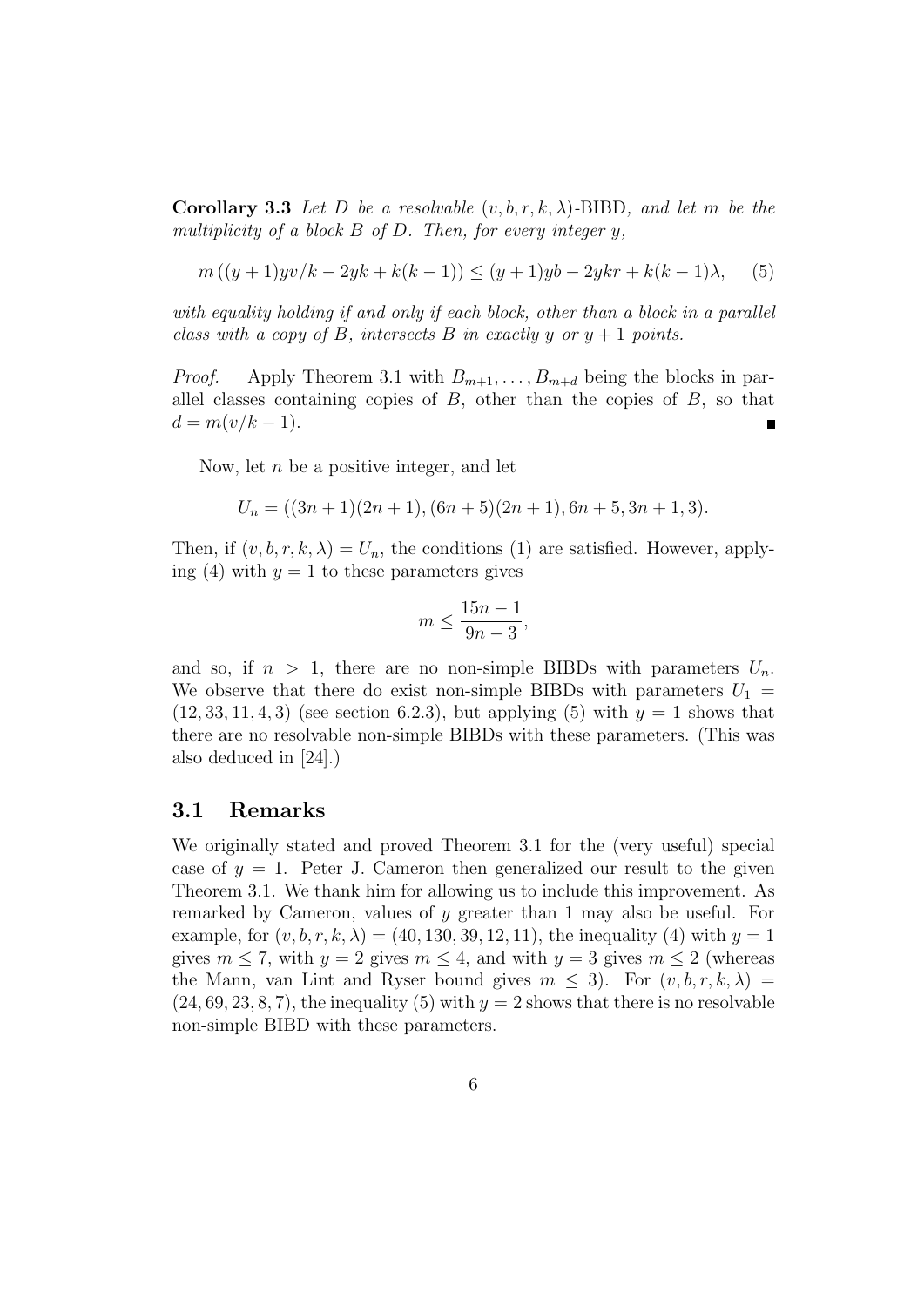# 4 Constructions for t-designs with repeated blocks

McSorley and Soicher [22] give a straightforward construction (the ∗-construction) which produces a t-design from a t-wise balanced design. Their method is based on the systematic substitution of each block of size  $k_i$  in the t-wise balanced design by an appropriate multiple of the trivial  $t$ - $(k_i, k, \binom{k_i-t_i}{k-t_i})$  $_{k-t}^{k_i-t}))$ design. More precisely, the input to the ∗-construction consists of positive integers t and k, and a  $t$ - $(v, \{k_1, k_2, \ldots, k_s\}, \lambda)$  design  $D = (V, \mathcal{B})$ , with all block-sizes  $k_i$  occurring in D, and  $1 \leq t \leq k \leq k_1 < k_2 < \cdots < k_s$ . The output is a  $t-(v, k, n\lambda)$  design,  $D^* = D^*(t, k)$ , where

$$
n = \text{lcm}\left(\binom{k_i - t}{k - t} : 1 \le i \le s\right).
$$

The point set of  $D^*$  is that of D, and the block multiset of  $D^*$  consists of, for each  $i = 1, \ldots, s$  and each block  $B \in \mathcal{B}$  of size  $k_i$  (including repeats), exactly  $n / \binom{k_i - t}{k_i - t}$  $(k_t-t)$  copies of every k-subset of B. It is shown in [22] that  $\text{Aut}(D) \subseteq k-t$  $\text{Aut}(D^*)$ , and that if  $\lambda = 1$  and  $t < k$ , then  $\text{Aut}(D) = \text{Aut}(D^*)$ .

We make some observations:

- if  $t < k$  then the output  $t-(v, k, n\lambda)$  design  $D^*$  will have repeated blocks unless both  $s = 1$  (*i.e.* the input D is a t-design) and no two blocks of D agree in  $k$  or more points;
- $\bullet$   $n \geq \binom{k_s-t}{k-t}$  $(k_s-t)$ , and in particular, if  $t < k < k_s$ , then  $n \geq k_s - t$ ;
- if  $k = k_1$  then the maximum multiplicity of a block of  $D^*$  is at least n;
- if  $t \geq 2$  and  $k = k_1 < v$ , then  $D^*$  has at least nv blocks (by the Mann inequality).

Fortunately, t-wise balanced designs appear to exist in profusion. Many can be made by the removal of points (and possibly blocks) from a t-design, or by the judicious addition of points (and possibly blocks) to a t-design. We shall see both of these methods in action below, and in section 6.

**Construction 4.1** We recall the #-construction of [22]. Let  $T = (X, \mathcal{B})$ be a  $t-(v, k, \lambda)$  design with  $1 \leq t \leq k \leq v$ , and let  $x \in X$ . Let D be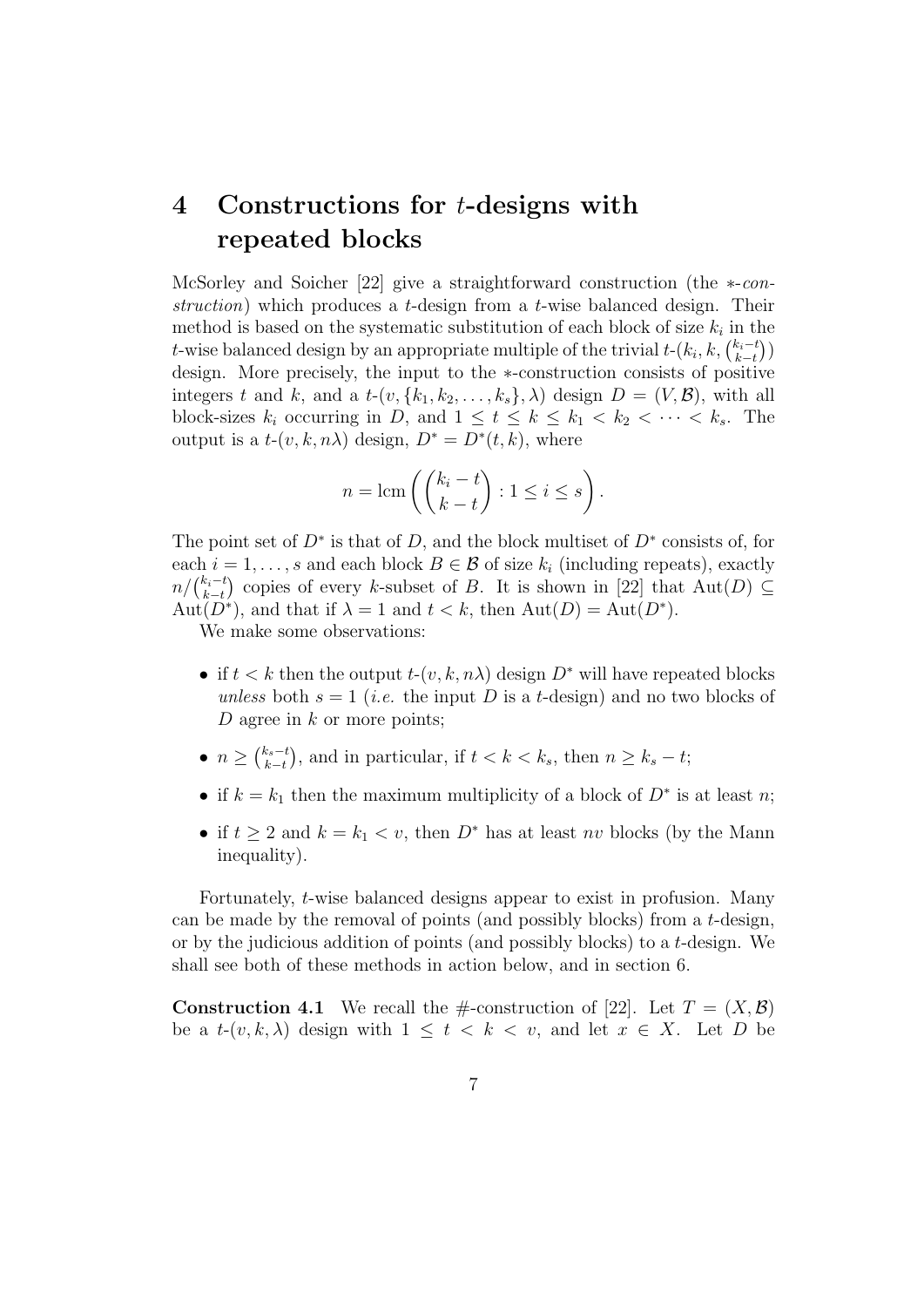the block design with point-set  $X \setminus \{x\}$  and whose block-list is obtained by taking  $\beta$  and removing x from every block containing it. Then D is a t- $(v-1, \{k-1, k\}, \lambda)$  design with both block-sizes occurring, and  $D^*(t, k-1)$ is a  $t-(v-1, k-1, (k-t)\lambda)$  design, having repeated blocks if  $t < k-1$ . This *t*-design is denoted by  $T^{\#}(t, x)$ , or simply  $T^{\#}(x)$  if  $t = 2$ .

For example, let  $T$  be a  $(19, 19, 9, 9, 4)$ -BIBD. There are just six such designs (up to isomorphism), all available online [11]. Then, for each point x of T,  $T^{\#}(x)$  is a  $(18, 153, 68, 8, 28)$ -BIBD, having multiplicity pattern 9<sup>7</sup>.

**Construction 4.2** We describe a construction we call the  $+-constraint$ . Let  $T = (X, \mathcal{B})$  be a  $t-(v, k, \lambda)$  design with  $1 \le t \le k < v$ , such that there is a submultiset  $\mathcal{B}'$  of  $\mathcal B$  with  $(X,\mathcal{B}')$  a  $(t-1)-(v,k,\lambda)$  design (for example, if T is a 2- $(v, k, 1)$  design then  $\mathcal{B}'$  must be a parallel class). Now let  $\infty$  be a new point, let  $Y = X \cup \{\infty\}$ , and let C be the block-list obtained by taking B and inserting  $\infty$  into every block in B'. Then  $D := (Y, C)$  is a  $t-(v+1,\{k,k+1\},\lambda)$  design with both block-sizes occurring, and  $D^*(t,k)$  is a  $t-(v+1, k, (k+1-t)\lambda)$  design, having repeated blocks if  $t < k$ . We denote this design by  $T^+(t, \mathcal{B}')$ , or simply  $T^+(\mathcal{B}')$  if  $t = 2$ .

## 4.1 Solving the last remaining case for  $k = 4$

van Lint [19] reports that  $v = 45$  is the last remaining case for  $k = 4$  where it is unknown whether there exists a BIBD with repeated blocks whose parameters satisfy (1). Such a BIBD would have parameters (45, 495, 44, 4, 3), and we construct such a BIBD with repeated blocks, making use of the ∗ construction, as follows. Start with a resolvable (40, 130, 13, 4, 1)-BIBD (at least two such exist [4]), choosing five parallel classes  $P_1, \ldots, P_5$  in a resolution, and adding five new points  $\infty_1, \ldots, \infty_5$  to the point set, with  $\infty_i$  also being added to each of the ten blocks in  $P_i$   $(i = 1, \ldots, 5)$ . Then add in the block  $(\infty_1, \ldots, \infty_5)$ . The result is a 2-(45, {4, 5}, 1) design D, and  $D^*(2,4)$ is the required  $(45, 495, 44, 4, 3)$ -BIBD, having multiplicity pattern  $80<sup>3</sup>$ .

# 5 More constructions for BIBDs with repeated blocks and  $k = 4$

We now give some constructions that we have found useful for writing down non-simple BIBDs with  $k = 4$  and  $r \le 20$ . These BIBDs are obtained from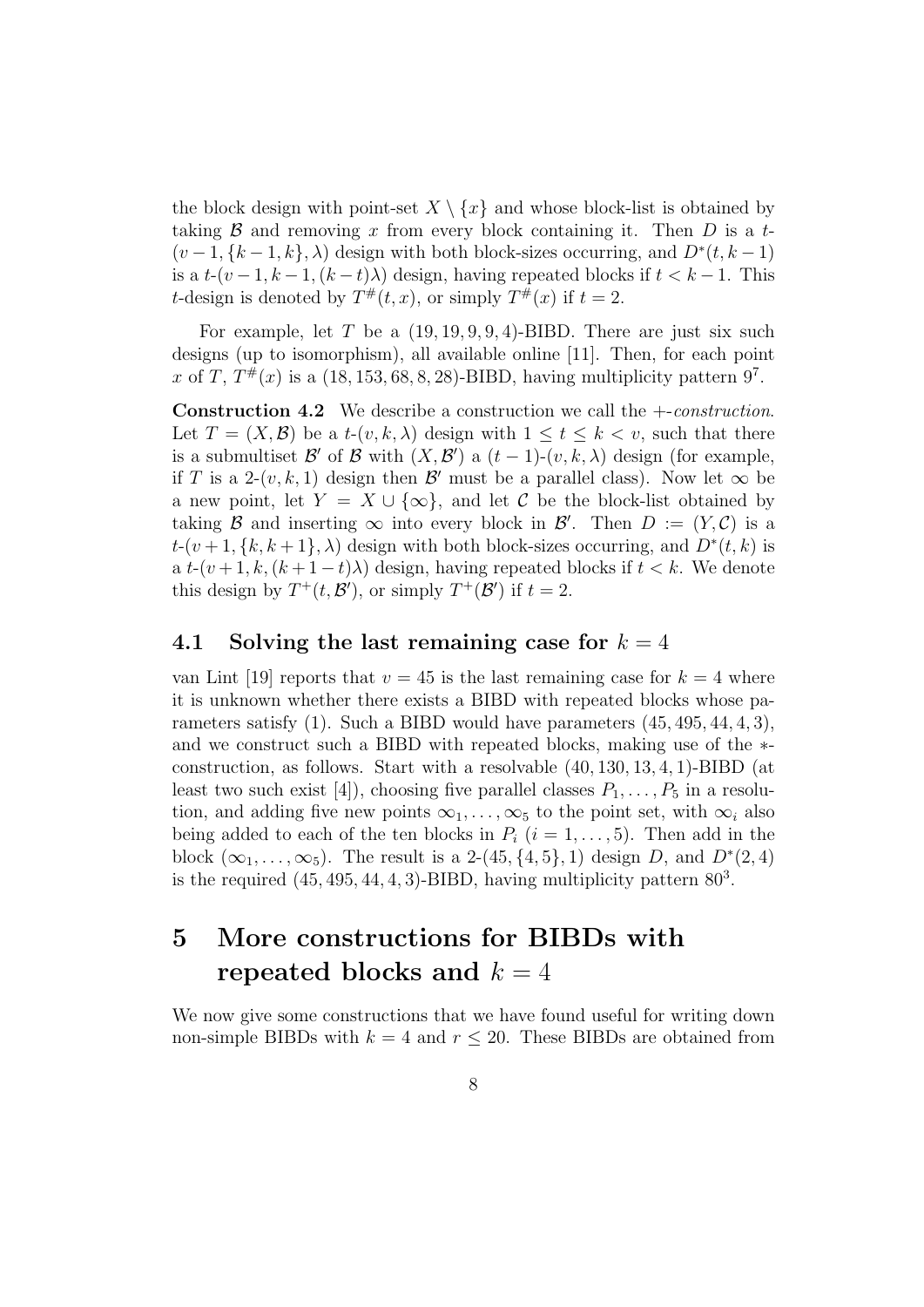certain cyclic "starter" designs, and in practice, for modest values of  $r$ , we have found that initial blocks for starter designs of the required types can be written down by inspection, although we are not making claims about their existence in general.

The non-simple BIBDs constructed in this section can be obtained by cyclic generation modulo x from given initial blocks, where  $x = v - 1$  or  $v-4$ . In some instances, an initial block generates only y blocks where  $y = x/s$  for some  $s > 1$ . Then only a partial cycle (PC) of generated blocks is needed, which we denote by appending the suffix  $_{PCy}$  to the initial block.

As is often the custom, we write blocks in round brackets rather than set brackets, and write  $B^i$  for a block B repeated i times.

# 5.1 Non-simple 2- $(v, 4, 2)$  designs,  $v \equiv 7 \pmod{12}$

#### Construction 5.1 for  $v > 7$ .

Write  $v = 6i + 1$ , and denote the points by  $0, 1, \ldots, v - 2, \infty$ . Write  $S =$  $\{0, 1, \ldots, (v-3)/2\} \setminus \{(v-1)/3\}$ . Obtain a set of distinct initial blocks  $B_i$  $(j = 1, 2, \ldots, i - 1)$ , each containing 4 distinct points from  $0, 1, \ldots, v - 2$ , whose differences modulo  $v - 1$  include each element of S exactly twice save that, for some x, the differences x and  $(v-1)/2 - x$  each occur just once. Then the following is a 1-rotational  $2-(v, 4, 2)$  design with the multiplicity pattern  $((v-1)/3)^2$ :

$$
\begin{array}{ccc} B_1, & B_2, & \dots, & B_{i-1} \\ (0 & x & (v-1)/2 & x + (v-1)/2 \text{)}}_0 \\ (0 & (v-1)/3 & 2(v-1)/3 & \infty \end{array} \bigg\} \mod (v-1)
$$

For example, we obtain the following designs: 2- $(19, 4, 2)$  with  $i = 3, x = 2$ :  $(0 \t1 \t3 \t8) (0 \t1 \t4 \t14) (0 \t2 \t9 \t11)_{P C9} (0 \t6 \t12 \t\infty)_{P C6}^2 \text{ mod } 18$ 

2- $(31, 4, 2)$  with  $i = 5, x = 4$ : (0 1 4 9) (0 1 7 9) (0 2 13 16) (0 6 13 18)  $(0 \t1 \t4 \t9) (0 \t1 \t7 \t9) (0 \t2 \t13 \t16) (0 \t6 \t13 \t18)$ <br>  $(0 \t4 \t15 \t19)_{\text{rc15}} (0 \t10 \t20 \t\infty)_{\text{rc10}}^2$ mod 30

# **5.2** Non-simple 2- $(v, 4, 3)$  designs,  $v \equiv 12$  or 20 (mod 24)

#### Construction 5.2 for  $v > 12$ .

Write  $v = 8i + 4$  and denote the points by  $0, 1, \ldots, v - 5, \infty_1, \infty_2, \infty_3, \infty_4$ .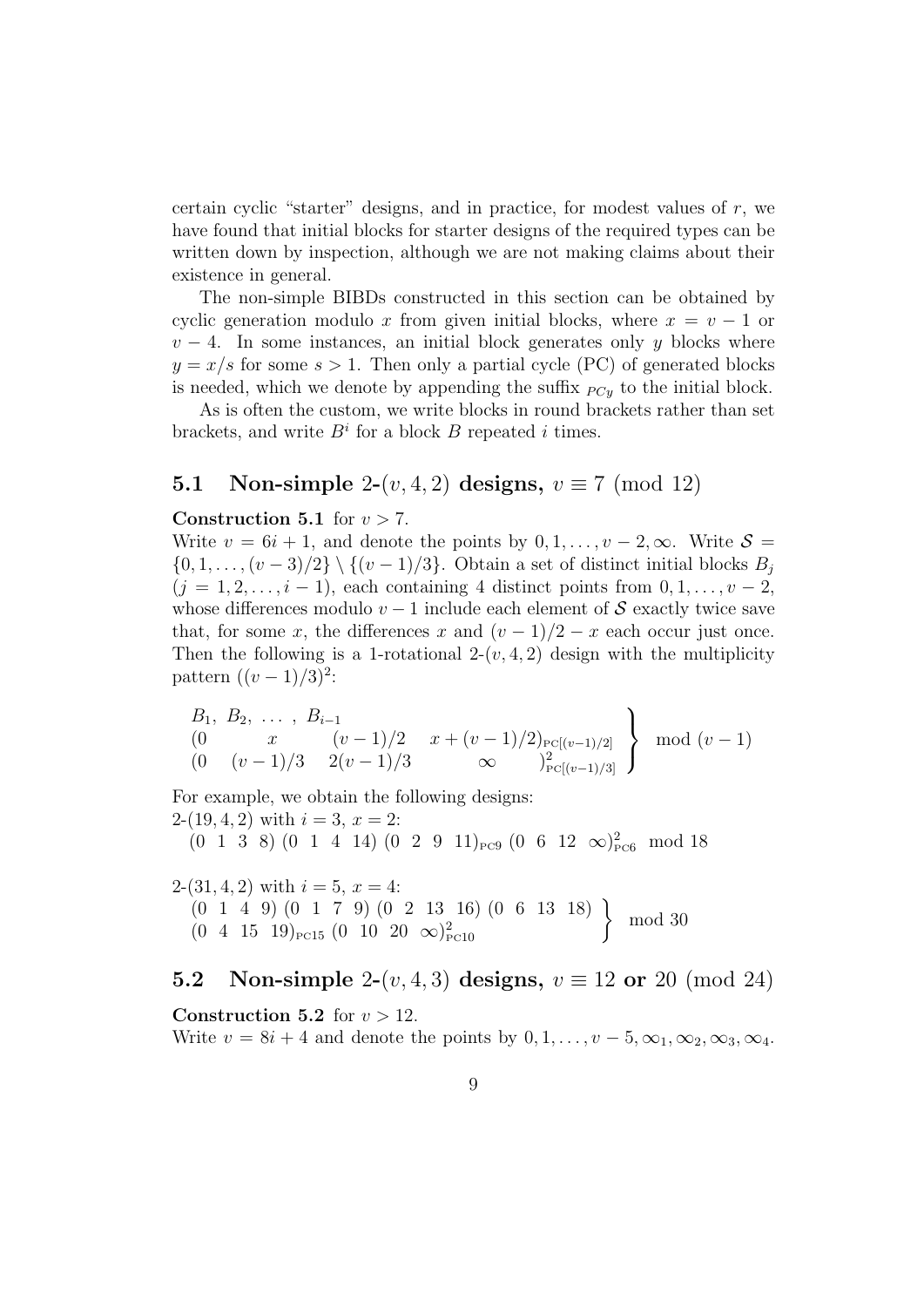For the points  $0, 1, \ldots, v - 5$ , take a cyclic  $2-(v-4, \{3,4\}, 3)$  design of the following form, where the blocks  $B_i$   $(j = 1, 2, \ldots, 2i - 3)$  are distinct and of size 4, and the blocks  $A_j$   $(j = 1, 2, 3, 4)$  are each of size 3:

$$
\begin{array}{c}\nB_1, B_2, \ldots, B_{2i-3} \\
A_1, A_2, A_3, A_4 \\
(0 \ x \ 4i \ x + 4i)_{\text{pc4}i} \ (0 \ 2i \ 4i \ 6i)_{\text{pc2}i}\n\end{array}\n\right\} \mod (v-4)
$$

Then, if  $x \neq 2i$  or 6*i*, a 2-(*v*, 4, 3) design with multiplicity pattern  $1^3$  is obtained by inserting  $\infty_j$  in  $A_j$  (j = 1, 2, 3, 4) and appending three copies of the block  $(\infty_1 \infty_2 \infty_3 \infty_4)$ . If  $x = 2i$ , then

$$
(0 \ x \ 4i \ x+4i)_{P \subset 4i} = (0 \ 2i \ 4i \ 6i)_{P \subset 2i}^2
$$

so the introduction of the elements  $\infty_i$  gives us a 2- $(v, 4, 3)$  design with the multiplicity pattern  $(2i + 1)^3$ .

The two variants of the construction give, for example, the 2-(20, 4, 3) designs (a)

(0 1 3 12)  $(0 \t1 \t7 \t\infty_1) (0 \t2 \t5 \t\infty_2) (0 \t2 \t5 \t\infty_3) (0 \t6 \t12 \t\infty_4)$  $(0 \t1 \t8 \t9)_{P C 8} (0 \t4 \t8 \t12)_{P C 4}$  $\mathcal{L}$  $\mathcal{L}$  $\int$ mod 16  $(\infty_1 \infty_2 \infty_3 \infty_4)^3$ and (b) (0 2 5 11)  $(3\quad 4\quad 10 \quad \infty_1) (7\quad 13\quad 14 \quad \infty_2) (1\quad 12\quad 15 \quad \infty_3) (6\quad 8\quad 9 \quad \infty_4)$  $(0 \ 4 \ 8 \ 12)^3_{\text{PC}4}$  $\mathcal{L}$  $\mathcal{L}$  $\int$ mod 16  $(\infty_1 \infty_2 \infty_3 \infty_4)^3$ 

# 5.3 Non-simple 2- $(v, 4, 3)$  designs,  $v \equiv 5$  or 9 (mod 12)

#### **Construction 5.3** for  $v > 9$ .

Write  $v = 4i + 1$  and denote the points by  $0, 1, \ldots, v - 5, \infty_1, \infty_2, \infty_3, \infty_4$ . For the points  $0, 1, \ldots, v-5$ , take a cyclic  $2-(v-4, 4, 3)$  design with at least  $v-4$  pairs of repeated blocks (*i.e.* with at least one intitial block repeated), which can thus be written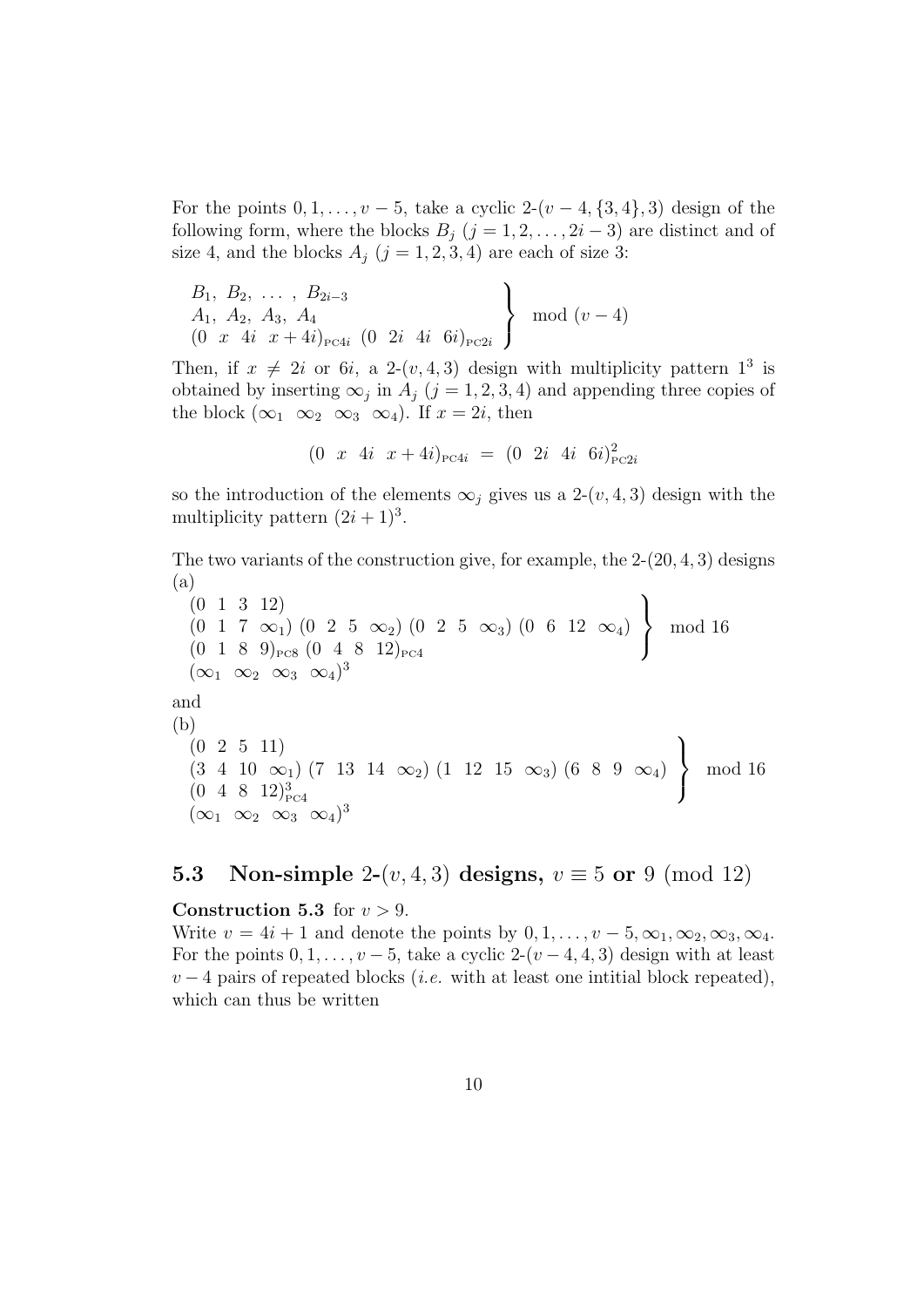$$
\begin{array}{c} B_1, B_2, \ldots, B_{i-3} \\ (e \quad f \quad g \quad h)^2 \end{array} \bigg\} \mod (v-4)
$$

where the blocks  $B_1, B_2, \ldots, B_{i-3}$  may or may not all be distinct. Then a  $2-(v, 4, 3)$  design with at least a triple of repeated blocks is

$$
\begin{array}{l}\nB_1, B_2, \ldots, B_{i-3} \\
(e \ f \ g \ \infty_1) \ (e \ f \ h \ \infty_2) \ (e \ g \ h \ \infty_3) \ (f \ g \ h \ \infty_4)\n\end{array}\n\right\} \mod (v-4)
$$
\n
$$
(\infty_1 \ \infty_2 \ \infty_3 \ \infty_4)^3
$$

For example, we obtain the following designs:

- $2-(17, 4, 3)$ , with multiplicity pattern  $1<sup>3</sup>$ :  $(1 \ 2 \ 4 \ 10)$  $(1\ 2\ 4\ \infty_1)$   $(1\ 2\ 10\ \infty_2)$   $(1\ 4\ 10\ \infty_3)$   $(2\ 4\ 10\ \infty_4)$  $\mathcal{L}$ mod 13  $(\infty_1 \infty_2 \infty_3 \infty_4)^3$
- $2-(21, 4, 3)$ , with multiplicity pattern  $1^3$ : (0 2 6 9) (0 1 3 15)  $(0 \ 1 \ 6 \ \infty_1)$   $(0 \ 1 \ 10 \ \infty_2)$   $(0 \ 6 \ 10 \ \infty_3)$   $(1 \ 6 \ 10 \ \infty_4)$  $\mathcal{L}$ mod 17  $(\infty_1 \infty_2 \infty_3 \infty_4)^3$

A fruitful variant of this construction, producing further designs, is available if the set of differences (mod  $(v-4)$ ) provided by the repeated initial block  $(e \ f \ g \ h)$  is identical to that provided by the pair of blocks  $(a \quad c \quad d)$  and  $(f \quad g \quad h)$ , for some a, c and d. In the final design, the initial blocks each containing just one of the points  $\infty_i$  can then be taken to be

$$
(a \ c \ d \infty_1) (a \ c \ d \infty_2) (f \ g \ h \infty_3) (f \ g \ h \infty_4) \mod (v-4) .
$$

In the above examples, these four blocks can then be taken to be

$$
(5 \ 6 \ 9 \ \infty_1) (5 \ 6 \ 9 \ \infty_2) (2 \ 4 \ 10 \ \infty_3) (2 \ 4 \ 10 \ \infty_4) \qquad \text{mod } 13
$$

and

(4 5 11  $\infty$ <sub>1</sub>) (4 5 11  $\infty$ <sub>2</sub>) (1 6 10  $\infty$ <sub>3</sub>) (1 6 10  $\infty$ <sub>4</sub>) mod 17 respectively.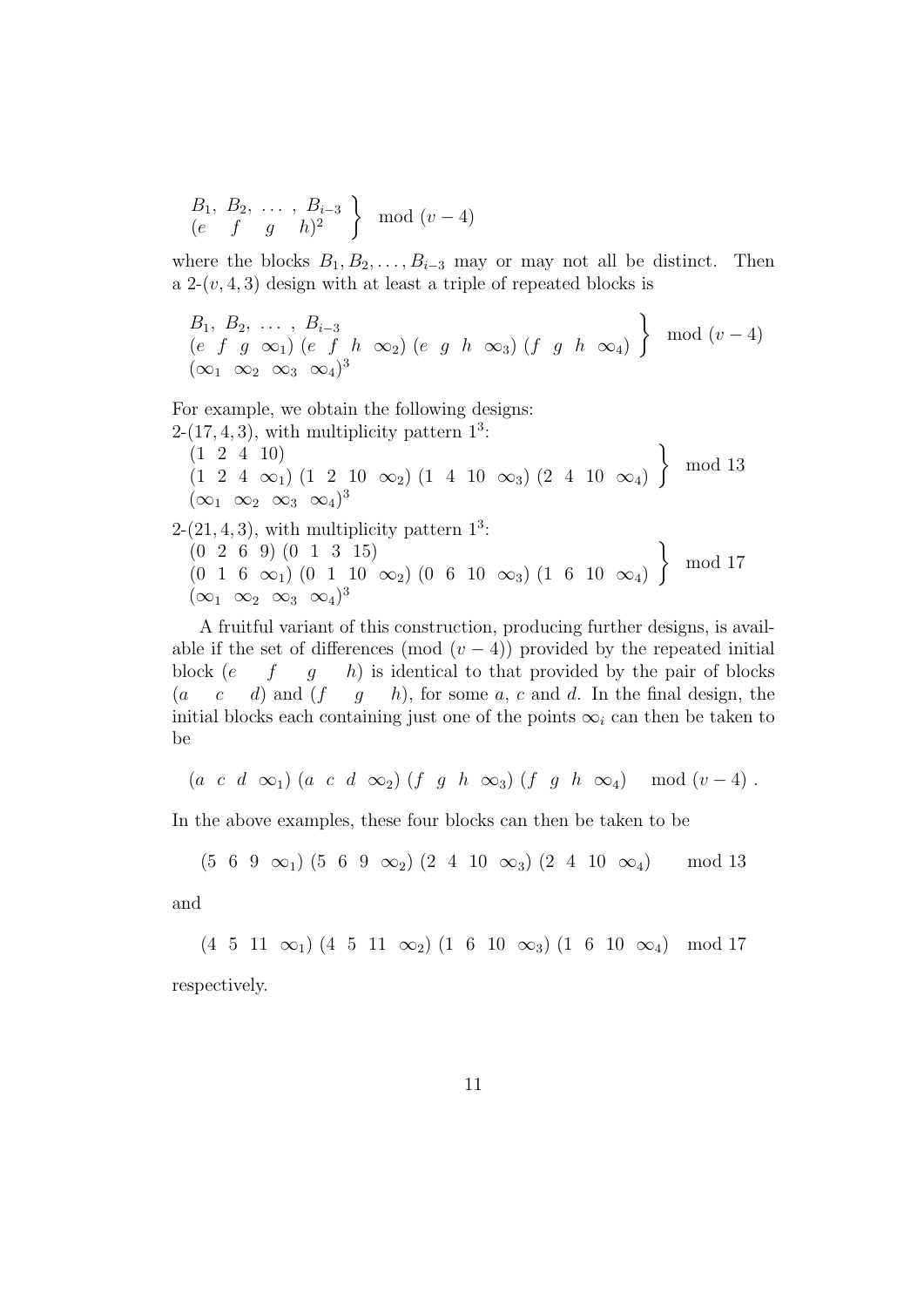# 6 A catalogue of BIBDs with repeated blocks

Recently, the present authors made an extensive catalogue of BIBDs with repeated blocks, whose parameters satisfy (1) and have  $r \leq 20$ , including many previously unknown BIBDs. The cyclic and the 1-rotational such examples with  $v \leq 22$ , and certain other new examples with repeated blocks, were generated using the DESIGN package [32] for GAP [13]. In particular, the DESIGN package was used to construct and classify (up to isomorphism) BIBDs invariant under given groups constructed by GAP or stored in a GAP library, and DESIGN was also used to determine various properties of given BIBDs, such as resolvability. The nauty package [21] was used directly and indirectly for determining the automorphism groups of designs and for isomorphism testing of designs. Some further new examples of BIBDs with repeated blocks were found using a (modified) program of Krčadinac [18] implementing a "tabu search" for BIBDs, with the results filtered for isomorphism using pynauty [10]. Use was also made of the pydesign package [9] for combinatorial and statistical design theory. More new examples with large automorphism groups were constructed using the ∗-construction of [22], discussed in section 4, and further examples came from the constructions of section 5.

All gaps in van Lint's table when  $r \leq 20$  are now filled with examples of BIBDs with repeated blocks. Indeed, the only parameter tuple in our catalogue for which the existence of a BIBD with repeated blocks is unknown is (31,93,15,5,2). In addition, we do not know of any resolvable BIBDs with repeated blocks and parameters  $(35,119,17,5,2)$  or  $(20,76,19,5,4)$ .

## **6.1** On the condition  $gcd(b, r, \lambda) = 1$

Given  $(v, b_i, r_i, k, \lambda_i)$ -BIBDs  $D_i$   $(i = 1, 2)$  on the same point set, we may construct a BIBD which has the same point-set as  $D_1$  and  $D_2$ , and whose block list is obtained by concatenating those of  $D_1$  and  $D_2$ . Denote this BIBD by  $D_1+D_2$ . Note that there always exists a permutation  $\phi$  of the points of  $D_2$ which maps some block of  $D_2$  to some block of  $D_1$ , in which case  $D_1 + \phi(D_2)$ has repeated blocks and parameters  $(v, b_1 + b_2, r_1 + r_2, k, \lambda_1 + \lambda_2)$ . A special case of this is the *double* of  $D_1$ , that is,  $D_1 + D_1$ .

As observed in [19], if D is a  $(v, b, r, k, \lambda)$ -BIBD with  $gcd(b, r, \lambda) = 1$  then there is no positive integer  $\lambda' < \lambda$  such that both  $\lambda'(v-1)/(k-1)$  and  $\lambda'v(v-1)/(k(k-1))$  are integers. In particular, D cannot be of the form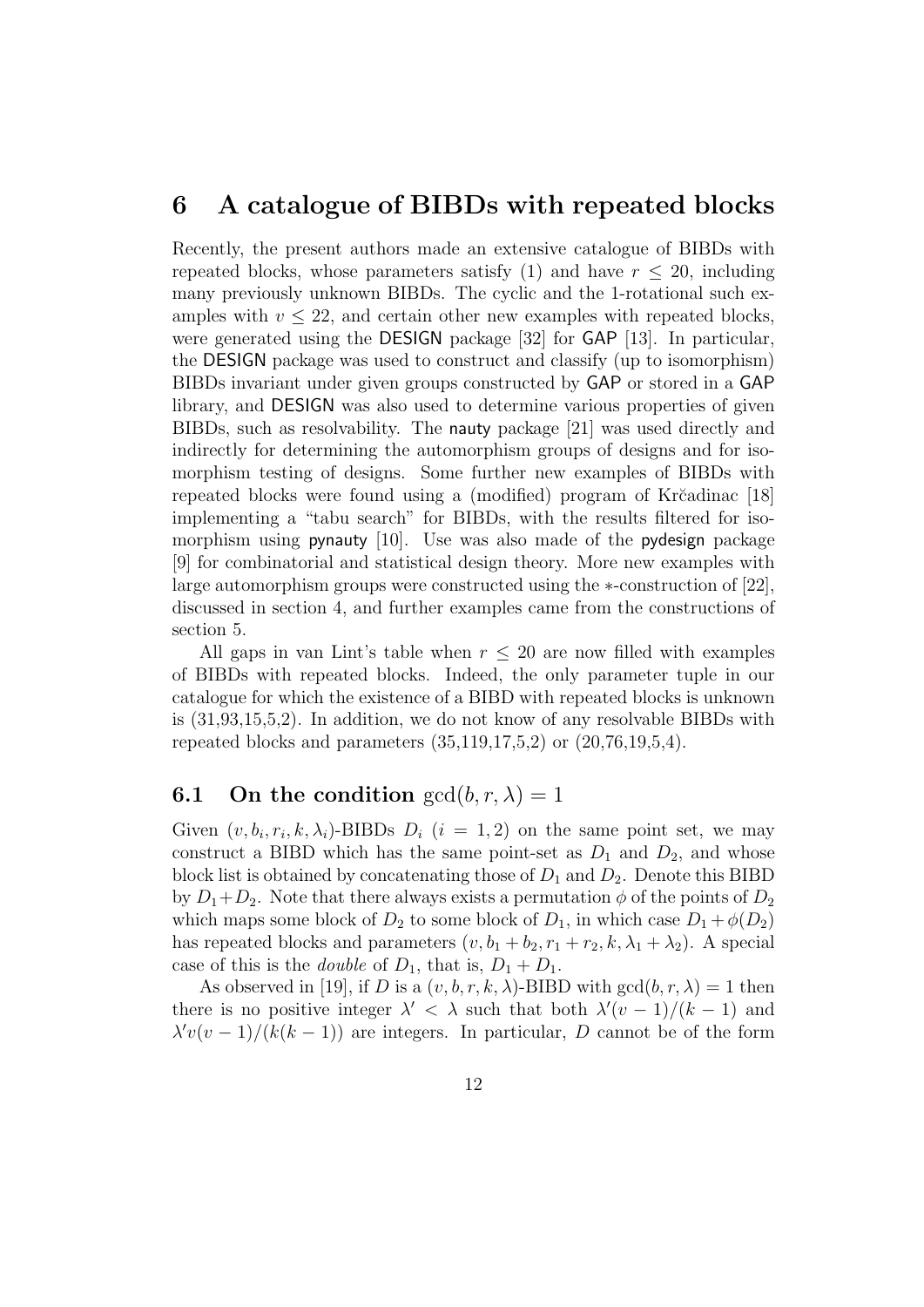$D_1 + D_2$  (where  $D_1$  and  $D_2$  are BIBDs on the same point set as D). Thus, BIBDs with repeated blocks and  $gcd(b, r, \lambda) = 1$  are of particular interest. However, as noted in [19], the condition  $gcd(b, r, \lambda) = 1$  does exclude some potentially interesting cases, such as small "quasi-multiples" of non-existent designs. (For some quasi-doubles with repeated blocks, see [35] and [17].)

# **6.2** The parameters with  $gcd(b, r, \lambda) = 1$  and  $r \le 20$

We now give all parameter tuples  $(v, b, r, k, \lambda)$  satisfying (1) with  $r \le 20$ , in lexicographic order of  $(r, k, \lambda)$ . For each, we summarize what we know about BIBDs with repeated blocks and those parameters. For  $(v, b, r, 3, 2)$ -BIBDs, the reader is additionally referred to Rosa and Hoffman's important work [31].

The cyclic and the 1-rotational  $(v, b, r, k, \lambda)$ -BIBDs with  $v \le 22$ ,  $r \le 20$ ,  $k \le v/2$ , and  $gcd(b, r, \lambda) = 1$  (together with many other BIBDs) are available online in [11], together with many of their combinatorial, group-theoretical and statistical properties, in a machine and human readable XML format  $[6]$ , as part of the DesignTheory.org project [2].

#### 6.2.1 (10,30,9,3,2)

For these parameters, there is no cyclic BIBD, and the unique 1-rotational BIBD is simple. However, all BIBDs with these parameters are known [7, 12], and are available online [11]. Precisely 566 of these 960 BIBDs (up to isomorphism) have repeated blocks, with multiplicity patterns:

 $(1^2)^{346}$ ,  $(2^2)^{142}$ ,  $(3^2)^{53}$ ,  $(4^2)^{15}$ ,  $(5^2)^4$ ,  $(6^2)^4$ ,  $(7^2)^1$ ,  $(9^2)^1$ 

(*i.e.* there are 346 BIBDs having multiplicity pattern  $1^2$ , 142 with multiplicity pattern  $2^2$ , and so on).

The 2- $(10,3,2)$  design given by Parker [26] has multiplicity pattern  $1^2$ . The unique  $2-(10,3,2)$  design with multiplicity pattern  $9^2$  (whose automorphism group has order 108) can be constructed as  $T^+(P)$ , where T is the affine plane of order 3 (the unique  $2-(9,3,1)$  design) and P is any parallel class of T. This design is given by Hanani [14], van Lint[19] and Hedayat and Hwang [15].

### $6.2.2 \quad (12,44,11,3,2)$

These BIBDs have been completely classified by Ostergård [25].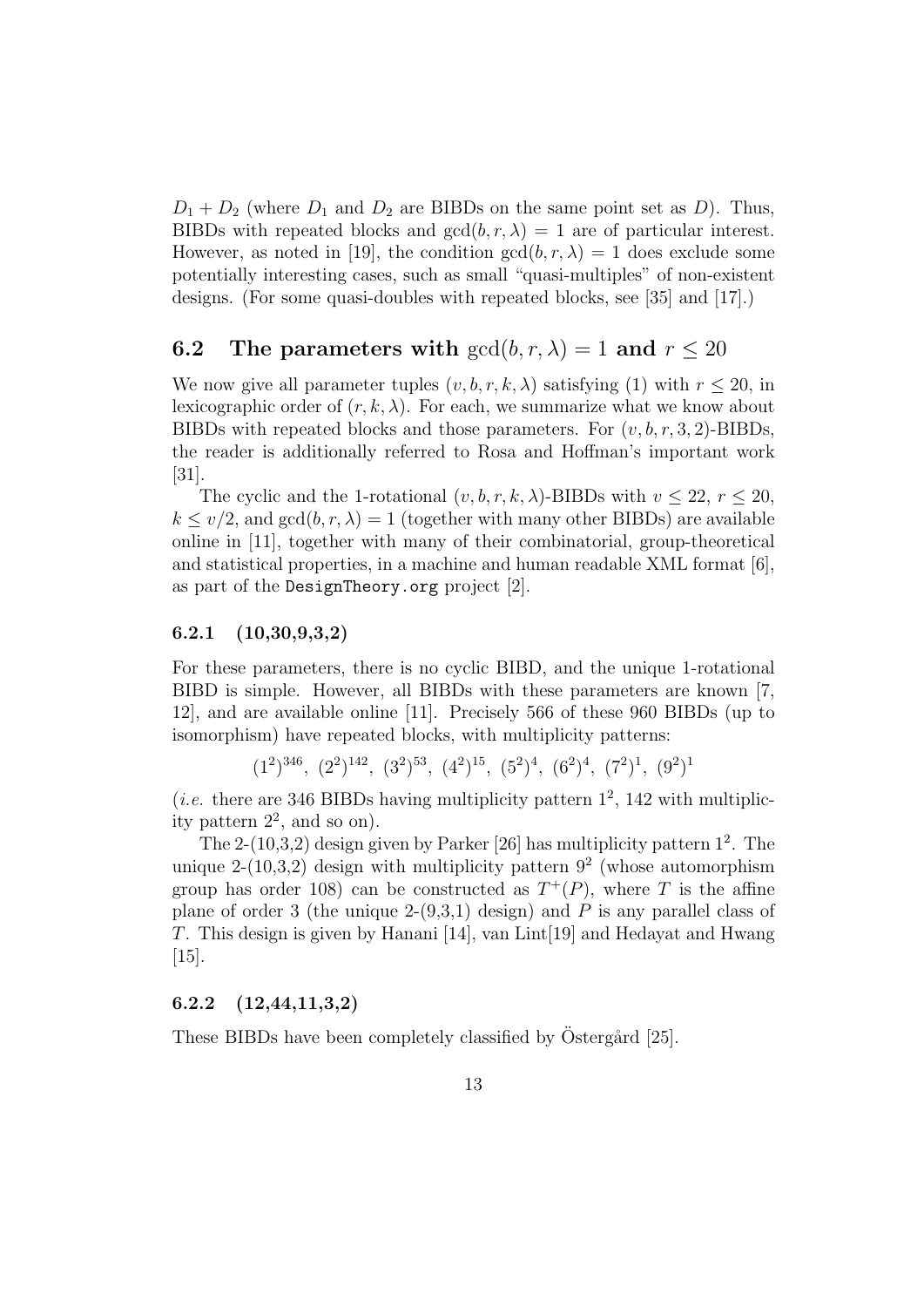Precisely 4 of the 9 cyclic or 1-rotational BIBDs with these parameters have repeated blocks, and these all have multiplicity pattern  $4^2$ . Moreover, 3 of these 4 BIBDs with repeated blocks are resolvable. One of the resolvable designs has automorphism group of order 144; this design is given by Taylor and Carr [33].

An unresolvable 2-(12,3,2) design with multiplicity pattern  $4^2$  and automorphism group of order 432 can be constructed as  $T^{\#}(x)$ , where T is the projective plane plane of order 3 (the unique  $2-(13,4,1)$  design) and x is any point of this plane.

One of the 2-(12,3,2) designs with multiplicity pattern  $16^2$  has automorphism group of order 576; this design is given by Preece [27].

#### 6.2.3 (12,33,11,4,3)

This is the tuple  $U_1$  of section 3, where it is shown that there is no resolvable non-simple BIBD with these parameters. (This is also shown by Morales and Velarde in [24], where all resolvable BIBDs with these parameters are classified.)

All 10 of the cyclic or 1-rotational BIBDs with these parameters are simple.

van Lint  $[19, pp.305-306]$  gives a design with multiplicity pattern  $1^2$  and trivial automorphism group. (The first line of the matrix  $B_4$  on page 306 of [19] should read 0 1 0 0 .) Making use of a GAP program of Alexander Hulpke to construct permutation groups of low order, we found other non-simple BIBDs for this parameter tuple, in particular a design D with multiplicity pattern  $6^2$ . The automorphism group of D is

 $A := \langle (2, 3)(5, 6)(8, 9)(10, 11), (1, 2)(4, 5)(7, 8)(10, 11)\rangle$ 

of order 6, and the blocks of D are:

| $(0\; 1\; 2\; 3)$ | (0147)            | (0 1 10 11)    |
|-------------------|-------------------|----------------|
| $(0\; 2\; 5\; 8)$ | (0 2 10 11)       | (0369)         |
| (031011)          | (0459)            | (0468)         |
| (0567)            | (0789)            | $(1\;2\;4\;7)$ |
| $(1\;2\;5\;8)$    | $(1\;3\;4\;7)$    | $(1\;3\;6\;9)$ |
| $(1\ 5\ 9\ 10)^2$ | $(1\;6\;8\;11)^2$ | $(2\;3\;5\;8)$ |
| $(2\;3\;6\;9)$    | $(2\;4\;9\;11)^2$ | $(2 6 7 10)^2$ |
| $(3\;4\;8\;10)^2$ | $(3\;5\;7\;11)^2$ | (45610)        |
| (45611)           | (78910)           | (78911)        |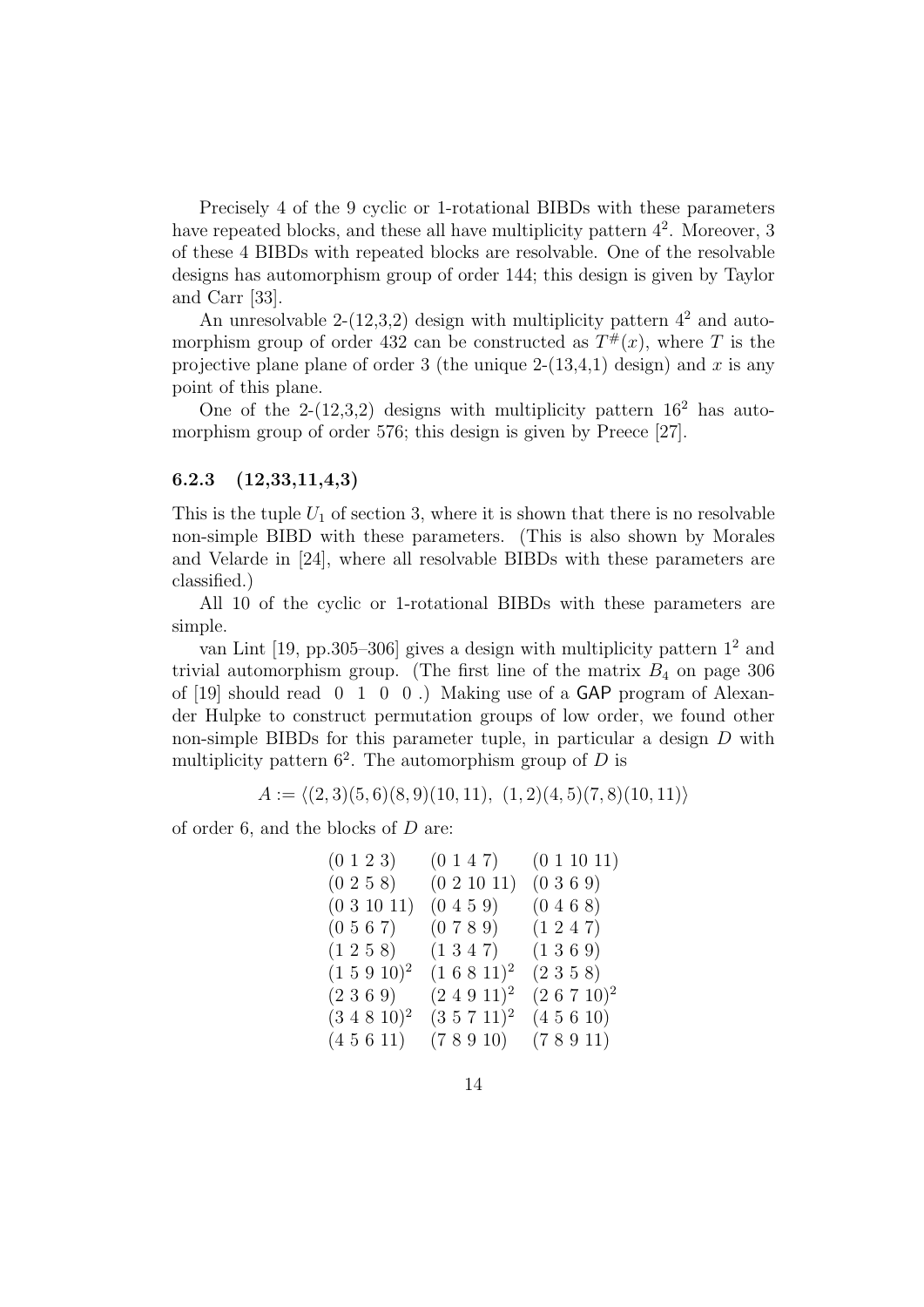There are two further (12, 33, 11, 4, 3)-BIBDS with repeated blocks and automorphism group A. Both of these have multiplicity pattern  $3^2$ .

### 6.2.4 (19,57,12,4,2)

Precisely 3 of the 22 cyclic or 1-rotational BIBDs with these parameters have repeated blocks, and these all have multiplicity pattern  $6^2$ .

#### 6.2.5 (22,77,14,4,2)

Precisely 3 of the 43 cyclic or 1-rotational BIBDs with these parameters have repeated blocks, and these all have multiplicity pattern  $7^2$ . One of them, given by Bose [3], Hanani [14] and van Lint [19], has automorphism group of order 126.

#### 6.2.6 (15,35,14,6,5)

All 8 of the cyclic or 1-rotational BIBDs with these parameters are simple.

Preece [28] gives a BIBD with multiplicity pattern  $1^2$  and with automorphism group of order 12.

## 6.2.7 (16,80,15,3,2)

Precisely 9 of the 122 cyclic or 1-rotational BIBDs with these parameters have repeated blocks, with multiplicity patterns:

$$
(15^2)^3
$$
,  $(16^2)^3$ ,  $(30^2)^2$ ,  $(32^2)^1$ .

The last of these is given by Preece [27] and van Lint [19].

A 2- $(16,3,2)$  design with multiplicity pattern  $30<sup>2</sup>$  can be constructed as  $T^+(P)$ , where T is a 2-(15,3,1) design (an STS(15)) having at least one parallel class P. In particular, if T is the  $2-(15,3,1)$  design consisting of the points and lines of the projective space  $PG(3, 2)$ , and P is any parallel class (*i.e.* spread of the projective space), then  $T^+(P)$  has an automorphism group of order 360, and is isomorphic to a BIBD in a family constructed many years ago by David H. Rees [29].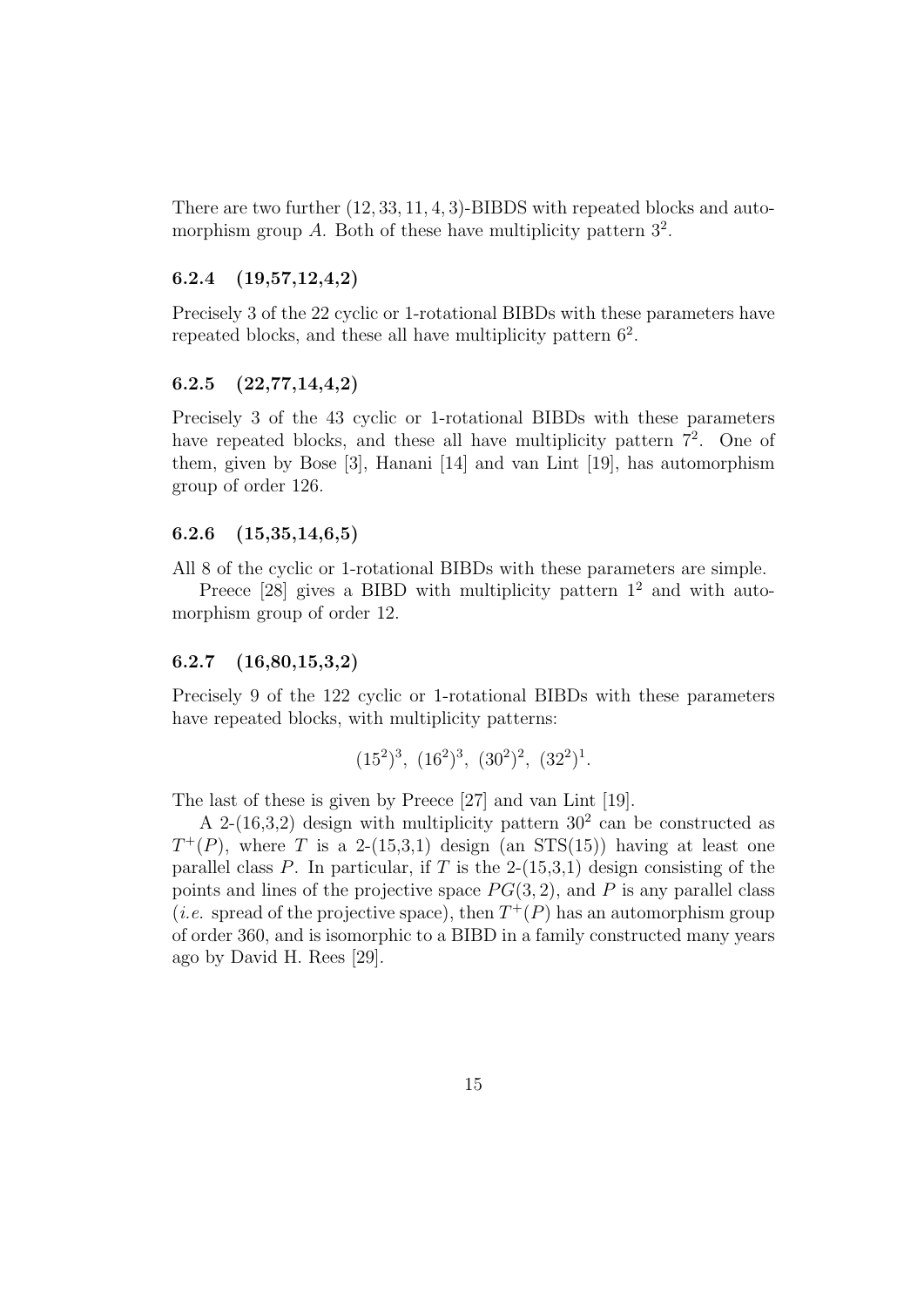### 6.2.8 (11,55,15,3,3)

Precisely 8 of the 21 cyclic or 1-rotational BIBDs with these parameters have repeated blocks, with multiplicity patterns:

$$
(10^2)^2
$$
,  $(11^2)^2$ ,  $(5^3)^2$ ,  $(10^25^3)^2$ .

In  $[22]$ , a 2-(11,3,3) design with multiplicity pattern  $15<sup>3</sup>$  and automorphism group isomorphic to Sym(5) is constructed by applying the ∗-construction to the unique  $2-(11, {3, 5}, 1)$  design.

#### 6.2.9 (31,93,15,5,2)

We do not know whether there exists a BIBD with these parameters and repeated blocks. However, we can show that there is no such cyclic or 1 rotational BIBD.

#### 6.2.10 (16,48,15,5,4)

All of the 294 cyclic or 1-rotational BIBDs with these parameters are simple.

Using our version of the tabu search program of Kr $\tilde{c}$  adinac [18] we found some BIBDs with these parameters, multiplicity pattern  $1<sup>2</sup>$  and trivial automorphism group. We give the blocks of one of these:

| (0 1 2 10 13)        | $(0\; 1\; 4\; 9\; 11)^2$ |                       |
|----------------------|--------------------------|-----------------------|
| (0 1 6 10 12)        | (0 2 3 14 15)            | (0 2 5 11 14)         |
| $(0\;2\;7\;8\;13)$   | (034714)                 | (035712)              |
| (0381012)            | (0 4 5 10 15)            | (0 5 6 8 14)          |
| (0 6 7 11 12)        | (0 6 9 13 15)            | (0 8 9 13 15)         |
| $(1\;2\;4\;7\;8)$    | $(1\;2\;5\;12\;14)$      | $(1\;2\;8\;9\;12)$    |
| $(1\;3\;5\;6\;15)$   | $(1\;3\;6\;8\;10)$       | $(1\ 3\ 7\ 11\ 15)$   |
| $(1\ 3\ 10\ 13\ 14)$ | $(1\;4\;7\;14\;15)$      | $(1\;5\;6\;8\;11)$    |
| $(1\;5\;7\;9\;13)$   | $(1\;12\;13\;14\;15)$    | $(2\;3\;4\;6\;13)$    |
| $(2\;3\;6\;9\;15)$   | (23789)                  | $(2\;4\;5\;10\;13)$   |
| $(2\;4\;6\;10\;11)$  | $(2\;5\;11\;12\;15)$     | (2 6 9 12 14)         |
| (2 7 10 11 15)       | $(3\;4\;5\;12\;13)$      | $(3\;4\;8\;11\;12)$   |
| (3591113)            | (3 9 10 11 14)           | (458914)              |
| $(4\;6\;7\;12\;13)$  | (4681415)                | (49101215)            |
| (567910)             | (5781015)                | (67111314)            |
| (79101214)           | $(8\ 10\ 11\ 13\ 14)$    | $(8\;11\;12\;13\;15)$ |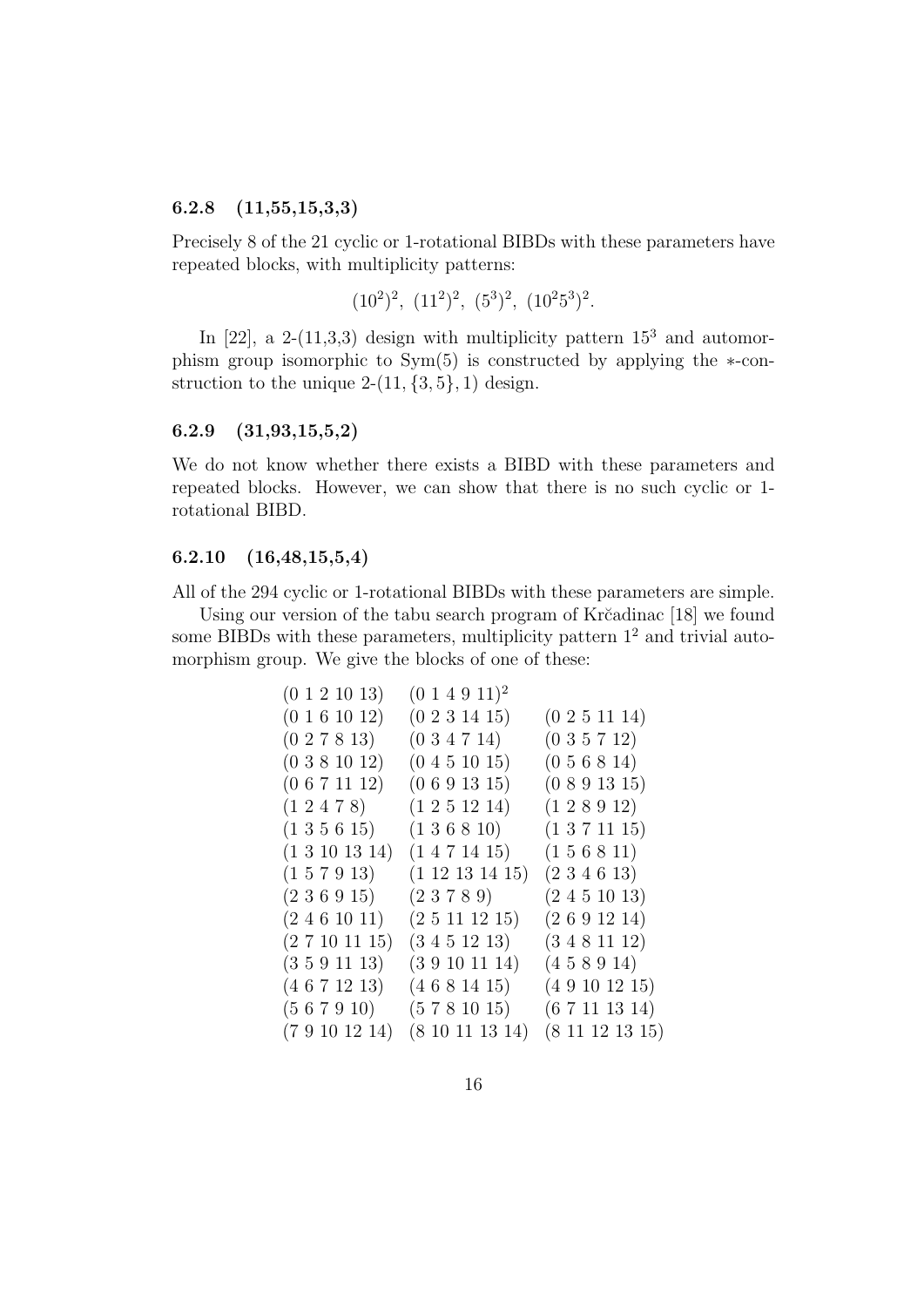#### 6.2.11 (13,39,15,5,5)

Just one of the 76 cyclic or 1-rotational BIBDs with these parameters has repeated blocks, with multiplicity pattern  $12^2$ . This BIBD, which has an automorphism group of order 240, is constructed as part of an infinite family in [1], and is given by van Lint [19].

#### 6.2.12 (26,65,15,6,3)

In a BIBD with these parameters and repeated blocks, each repeated block has multiplicity 2, and since equality is achieved in (4) when  $b = 65$ ,  $r = 15$ ,  $k = 6, \lambda = 3, m = 2$  and  $y = 1$ , each block in a repeated pair must meet each block not in this pair in 1 or 2 points (48 blocks in one point and 15 in two points). Using this information, it was straightforward to discover the following BIBD which is invariant under a  $C_5 \times C_5$  and has multiplicity pattern 5<sup>2</sup>:

$$
(00 \t 10 \t 20 \t 30 \t 40 \t \infty)^2 \t mod (-5)
$$
  
 $(00 \t 01 \t 02 \t 03 \t 04 \t \infty) \t mod (5,-)$   
 $(00 \t 10 \t 22 \t 23 \t 41 \t 44) \t (00 \t 20 \t 32 \t 33 \t 41 \t 44) \t mod (5,5)$ 

The automorphism group of this BIBD has order 100.

For these parameters, we can show that there is no cyclic or 1-rotational BIBD with repeated blocks.

### 6.2.13 (17,68,16,4,3)

Precisely 4 of the 542 cyclic or 1-rotational BIBDs with these parameters have repeated blocks, with multiplicity patterns:

$$
(16^2)^2
$$
,  $(17^2)^2$ .

A 2-(17,4,3) design with multiplicity pattern  $16<sup>3</sup>$  and automorphism group of order 1152 can be constructed as  $T^+(P)$ , where T is the affine plane of order 4 (the unique 2-(16,4,1) design) and P is any parallel class of T.

#### 6.2.14 (18,102,17,3,2)

Precisely 12 of the 186 cyclic or 1-rotational BIBDs with these parameters have repeated blocks, with multiplicity patterns:

$$
(17^2)^{10}
$$
,  $(34^2)^2$ .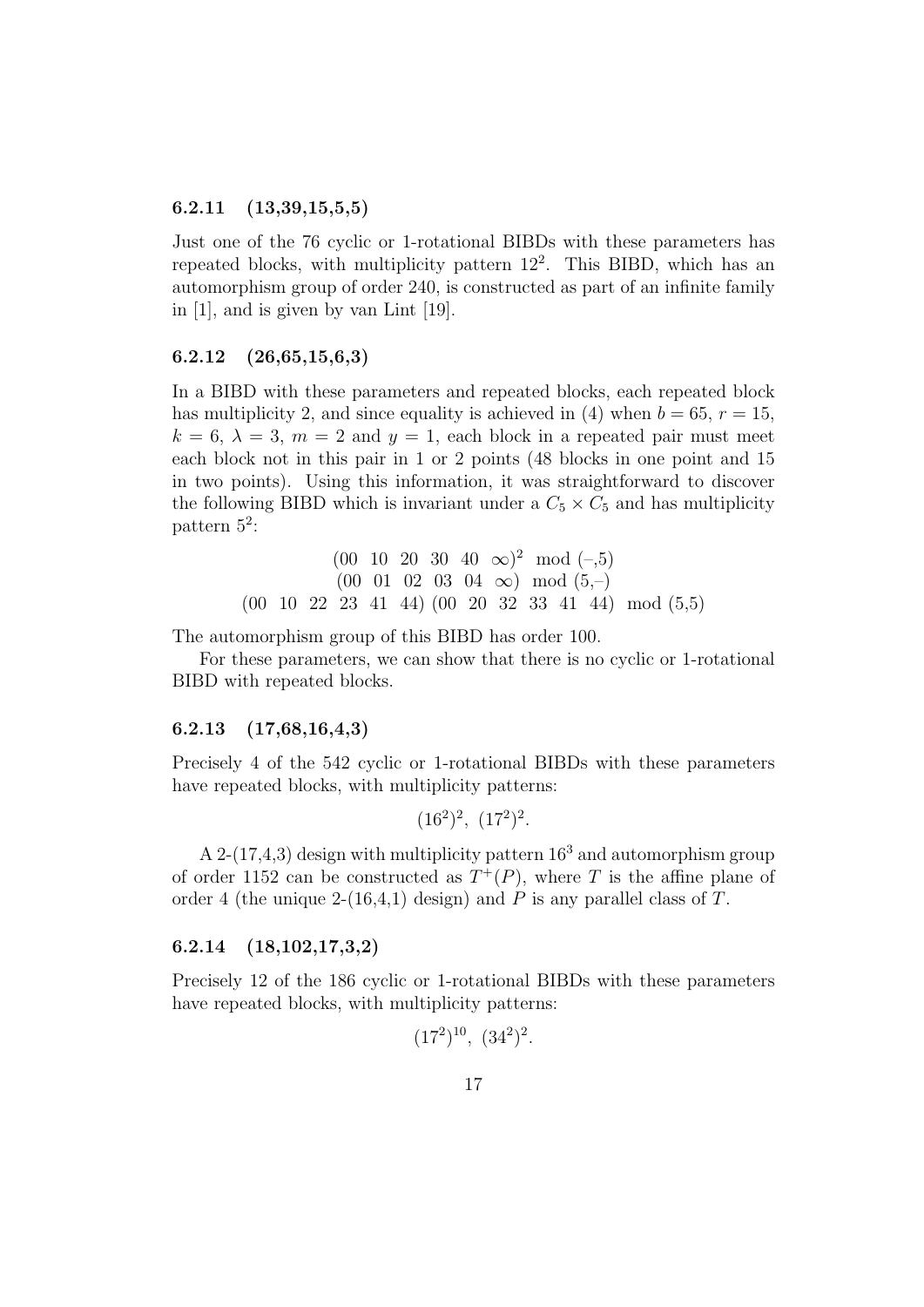Three of these BIBDs with repeated blocks are resolvable, and each of these has multiplicity pattern  $17^2$ .

A 2-(18,3,2) design with multiplicity pattern  $21^2$  can be constructed as follows. Start with a with a resolvable 2- $(15,3,1)$  design and a resolution (*i.e.* a KTS(15)), choosing three parallel classes  $P_1, P_2, P_3$  in this resolution, and adding three new points  $\infty_1, \infty_2, \infty_3$  to the point set, with  $\infty_i$  also being added to each of the five blocks in  $P_i$  (i = 1, 2, 3). Then add in the block  $(\infty_1 \infty_2 \infty_3)$ . The result is a 2-(18, {3, 4}, 1) design D, and  $D^*(2,3)$  is the required  $2-(18, 3, 2)$  design.

#### 6.2.15 (35,119,17,5,2)

Bose  $[3]$  gives a BIBD with multiplicity pattern  $7<sup>2</sup>$  and automorphism group of order 210.

We do not know of any resolvable non-simple BIBD for this parameter tuple.

### 6.2.16 (18,51,17,6,5)

All of the 582 cyclic or 1-rotational BIBDs with these parameters are simple.

John [16] gives a resolvable BIBD with multiplicity pattern  $18<sup>2</sup>$  and automorphism group of order 2160. (In line −3 of page 641 of [16], the second value 10 is a misprint for 16.) He gives an explicit resolution whose stabiliser in the automorphism group of the design has order 360.

Making use of the GAP library of transitive permutation groups, we found an unresolvable non-simple BIBD D with these parameters, having multiplicity pattern  $9^2$  and automorphism group

$$
A := \left\langle \begin{array}{c} (0, 14)(1, 4)(2, 6)(3, 5)(7, 12)(8, 11)(9, 10)(13, 16)(15, 17), \\ (0, 4, 12)(5, 10, 16)(6, 11, 17)(7, 8, 9)(13, 15, 14) \end{array} \right\rangle
$$

of order 54. The blocks of  $D$  are are obtained by concatenating the A-orbits of (0 1 2 4 7 16) (giving 27 blocks), (0 2 6 8 11 14)<sup>2</sup> (giving 9 pairs of repeated blocks), and (0 4 5 6 16 17) (giving 6 blocks).

### 6.2.17 (35,85,17,7,3)

This is the tuple  $U_2$  of section 3, where it is shown that there is no BIBD with these parameters and repeated blocks.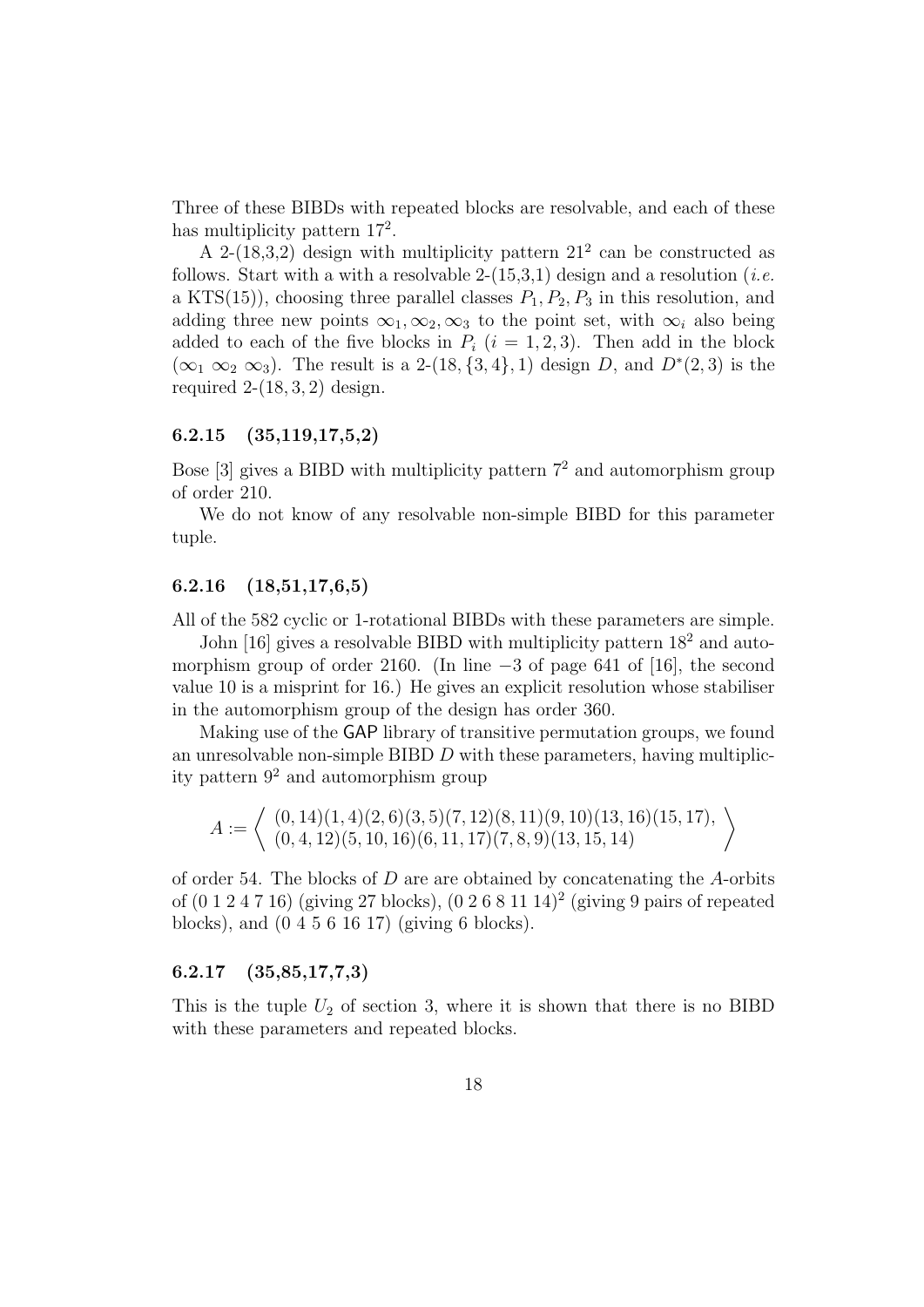#### 6.2.18 (19,57,18,6,5)

Precisely 3 of the 1535 cyclic or 1-rotational BIBDs with these parameters have repeated blocks, all with multiplicity pattern  $19<sup>2</sup>$  and automorphism group of order 57.

#### 6.2.19 (20,95,19,4,3)

Precisely 129 of the 10040 cyclic or 1-rotational BIBDs with these parameters have repeated blocks, with multiplicity patterns:

$$
(19^2)^{76}
$$
,  $(20^2)^{10}$ ,  $(5^3)^{36}$ ,  $(5^320^2)^6$ ,  $(25^3)^1$ .

Three of these designs are given by, respectively, Bose [3], Preece [28] and van Lint [19]. Moreover, 5 of these BIBDs with repeated blocks are resolvable, and these have multiplicity patterns:

$$
(19^2)^1
$$
,  $(5^3)^1$ ,  $(5^320^2)^2$ ,  $(25^3)^1$ .

The resolvable BIBD with multiplicity pattern  $19<sup>2</sup>$  has an automorphism group of order 19, and can be written as:

 $(1 \ 2 \ 4 \ 8)^2$   $(0 \ 2 \ 6 \ 11)$   $(0 \ 3 \ 10 \ 11)$   $(0 \ 5 \ 10 \ \infty)$  mod 19

Its unique resolution can be obtained by cyclic generation modulo 19 of the parallel class:

 $\lceil$  (1 2 4 8) (12 13 15 0) (3 5 9 14) (7 10 17 18) (6 11 16  $\infty$ ) ]

The resolvable BIBD with multiplicity pattern  $25<sup>3</sup>$  has an automorphism group of order 800, and can be written as:

 $(0 \t1 \t3 \t14)^3 \t(0 \t5 \t10 \t15)^3_{\text{PC5}} \t(0 \t4 \t8 \t12) \text{ mod } 20$ 

An unresolvable  $2-(20,4,3)$  design with multiplicity pattern  $5^3$  and automorphism group of order 5760 can be constructed as  $T^{\#}(x)$ , where T is the projective plane plane of order 4 (the unique  $2-(21,5,1)$  design) and x is any point of this plane.

#### 6.2.20 (20,76,19,5,4)

Precisely 28 of the 10067 cyclic or 1-rotational BIBDs with these parameters have repeated blocks, all with multiplicity pattern 19<sup>2</sup>. None of these BIBDs with repeated blocks is resolvable, nor do we know any other resolvable nonsimple BIBD for this parameter tuple.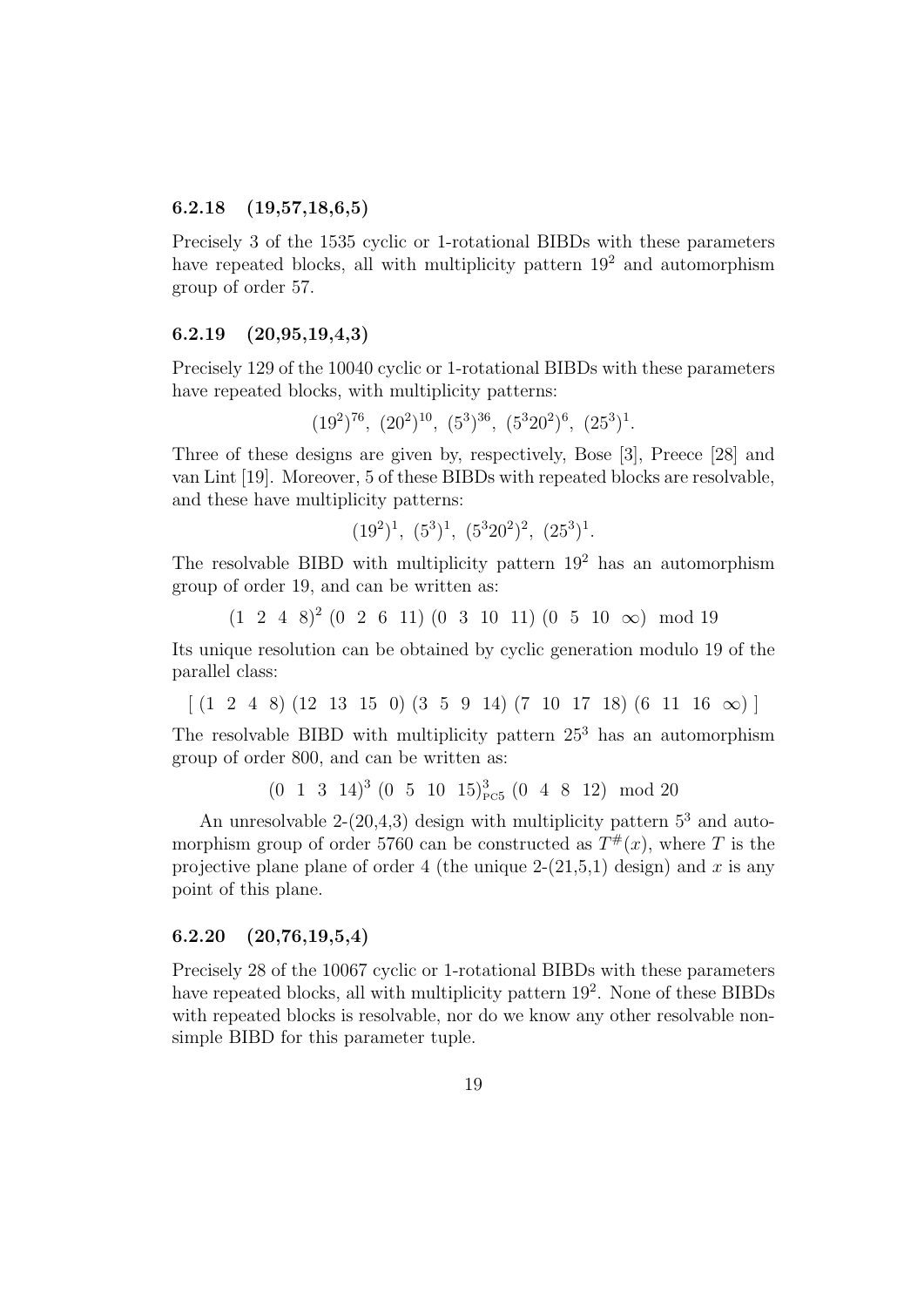#### 6.2.21 (31,155,20,4,2)

The BIBDs with these parameters invariant under a group of order 93 are available online [11]. Just 2 of these 43 (cyclic) BIBDs have repeated blocks; both have multiplicity pattern  $31^2$ .

#### 6.2.22 (21,105,20,4,3)

Precisely 259 of the 26320 cyclic or 1-rotational BIBDs with these parameters have repeated blocks, with multiplicity patterns:

$$
(20^2)^{66}
$$
,  $(21^2)^{192}$ ,  $(20^3)^1$ .

The 1-rotational BIBD with multiplicity pattern  $20<sup>3</sup>$  (which has an automorphism group of order 80) and some of its "near resolutions" are constructed in an extended example in the introduction to the DESIGN package documentation [32]. Use is made of the ∗-construction of [22].

### 6.2.23 (11,55,20,4,6)

Precisely 90 of the 348 cyclic or 1-rotational BIBDs with these parameters have repeated blocks, with multiplicity patterns:

$$
(5^2)^6
$$
,  $(10^2)^{53}$ ,  $(11^2)^{31}$ .

Two of the designs with multiplicity pattern  $11<sup>2</sup>$  are given by, respectively, Preece [28] and van Lint [19].

In [22], it is reported that there are four  $2-(11, \{4, 5\}, 2)$  designs where both block sizes occur, and these, using the ∗-construction, lead to four  $2-(11,4,6)$  designs, each with multiplicity pattern  $10^3$ , and respective automorphism group sizes 6, 8, 12, 120.

A 2- $(11, \{4, 5\}, 2)$  design with both block sizes occurring may be obtained by starting with a (symmetric)  $2-(16, 6, 2)$  design S, taking a 5-set Y of points on a block  $B$ , deleting  $B$ , and then removing the points in Y from the point-set and from each remaining block of S.

#### 6.2.24 (17,68,20,5,5)

Precisely 49 of the 7260 cyclic or 1-rotational BIBDs with these parameters have repeated blocks, with multiplicity patterns:

$$
(8^2)^{18}
$$
,  $(16^2)^3$ ,  $(17^2)^{26}$ ,  $(24^2)^2$ .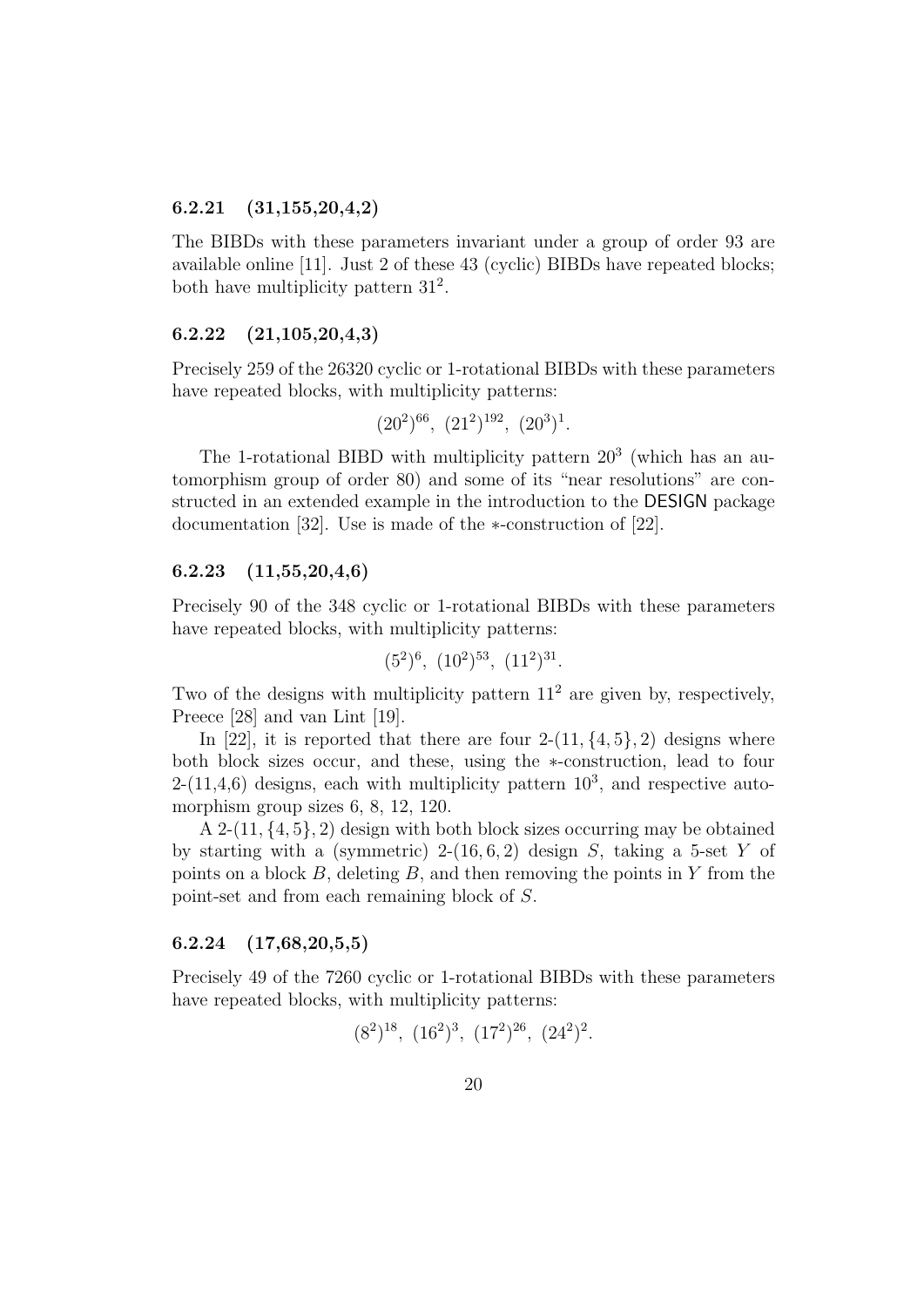# 7 Acknowledgements

We are grateful to Peter J. Cameron (Queen Mary, University of London) for generalizing our original bounds, and allowing us to include the improved Theorem 3.1 and its proof in this paper.

We thank Alexander Hulpke (Colorado State University) for his GAP programs for the construction and classification of permutation groups, and we thank David H. Rees (University of Kent) for his construction [29] and for drawing our attention to [3].

The research in this paper was partially funded by the UK Engineering and Physical Sciences Research Council grant GR/R29659/01.

# References

[1] R. A. Bailey and P. J. Cameron, A family of balanced incomplete-block designs with repeated blocks on which general linear groups act, submitted for publication.

Preprint available at: http://designtheory.org/library/preprints/

- [2] R. A. Bailey, P. J. Cameron, P. Dobcsányi, J. P. Morgan and L H. Soicher, Designs on the web, Disc. Math., to appear. Preprint available at: http://designtheory.org/library/preprints/
- [3] R. C. Bose, On some new series of balanced incomplete block designs, Bull. Calcutta Math. Soc. 34 (1942), 17–31.
- [4] M. Buratti and F. Zuanni, G-invariantly resolvable Steiner 2-designs which are 1-rotational over  $G$ , Bull. Belg. Math. Soc. 5 (1998), 221–235.
- [5] P. J. Cameron (editor), Encyclopaedia of Design Theory, http://designtheory.org/library/encyc/
- [6] P. J. Cameron, P. Dobcsányi, J. P. Morgan and L. H. Soicher, The External Representation of Block Designs, http://designtheory.org/library/extrep/
- [7] C. J. Colbourn, M. J. Colbourn, J. J. Harms and A. Rosa, A complete census of (10, 3, 2) block designs and of Mendelsohn triple systems of order ten, III, (10, 3, 2) block designs without repeated blocks, Cong. Numer. 37 (1983) 211–234.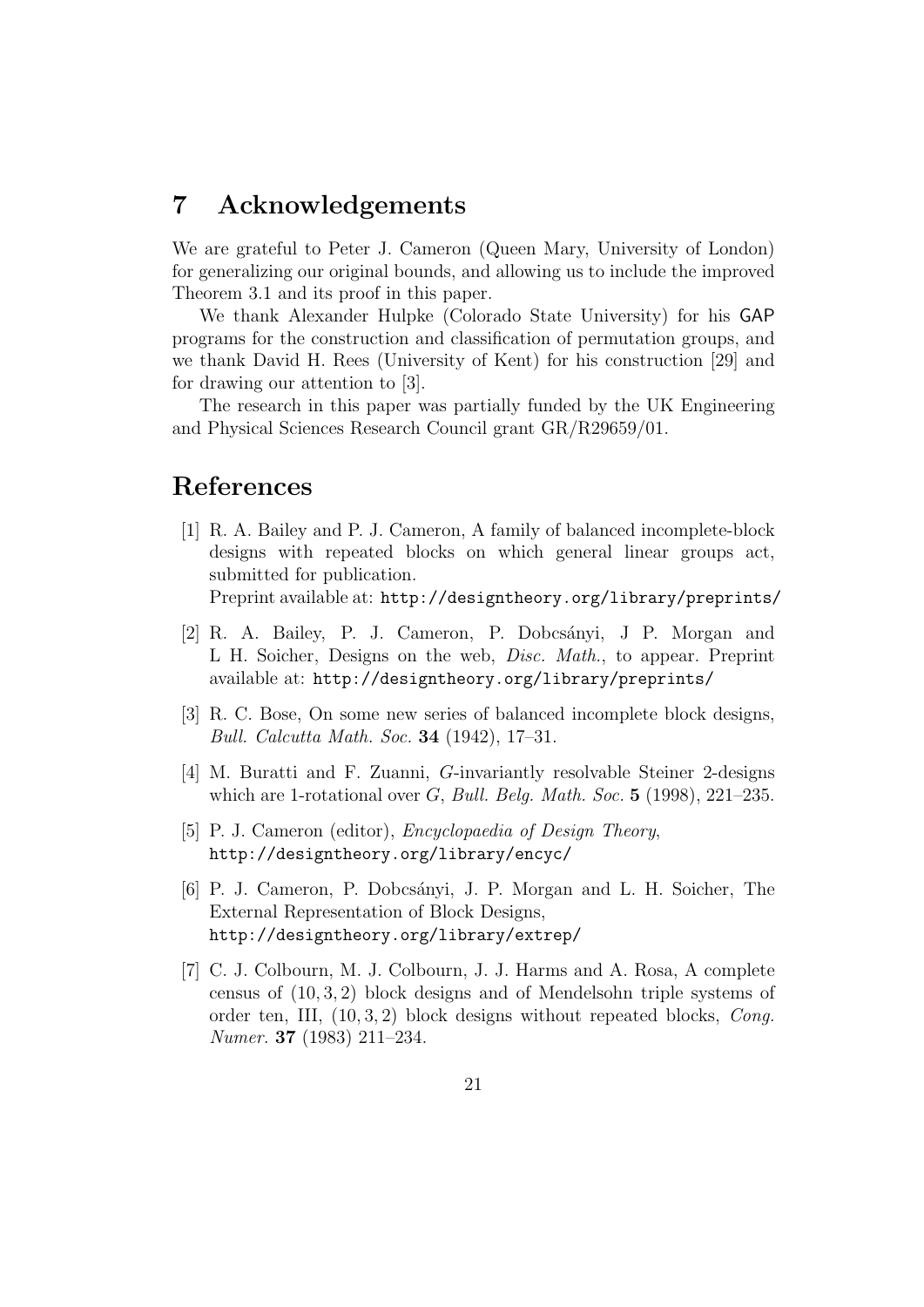- [8] C. J. Colbourn and J. Dinitz (editors), The CRC Handbook of Combinatorial Designs, CRC Press, Boca Raton, 1996.
- [9] P. Dobcs´anyi, Pydesign: a Python package for computing with block designs, http://designtheory.org/software/pydesign/
- [10] P. Dobcsányi, Pynauty: a Python extension module to Brendan McKay's Nauty, http://designtheory.org/software/pynauty/
- [11] P. Dobcs´anyi and L. H. Soicher, An online collection of t-designs, 2005, http://designtheory.org/database/t-designs/
- [12] B. Ganter, A. Gülzow, R. Mathon and A. Rosa, A complete census of (10, 3, 2) block designs and of Mendelsohn triple systems of order ten, IV, (10, 3, 2) designs with repeated blocks, Math. Schriften Kassel 5/78.
- [13] The GAP Group, GAP Groups, Algorithms, and Programming, Version 4.4; Aachen, St Andrews, 2004, http://www.gap-system.org/
- [14] H. Hanani, The existence and construction of balanced incomplete block designs, Ann. Math. Statist. 32 (1961), 361–386.
- [15] A. Hedayat and H. L. Hwang, BIB(8,56,21,3,6) and BIB(10,30,9,3,2) designs with repeated blocks, *J. Combin. Theory A* **36** (1984), 73–91.
- [16] P. W. M. John, A balanced design for 18 varieties, Technometrics 15 (1973), 641–642.
- [17] D. Jungnickel, On the existence of small quasimultiples of affine and projective planes of arbitrary order, Disc. Math. 85 (1990), 177–189.
- [18] V. Kr˘cadinac, tabubibd.c, a tabu search program for block designs, 2001, available from http://www.math.hr/~krcko/results/tabubibd.html
- [19] J. H. van Lint, Block designs with repeated blocks and  $(b, r, \lambda) = 1$ , J. Combin. Theory A 15 (1973), 288–309.
- [20] J. H. van Lint and H. J. Ryser, Block designs with repeated blocks, Disc. Math. 3 (1972), 381–396.
- [21] B. D. McKay, nauty, http://cs.anu.edu.au/people/bdm/nauty/